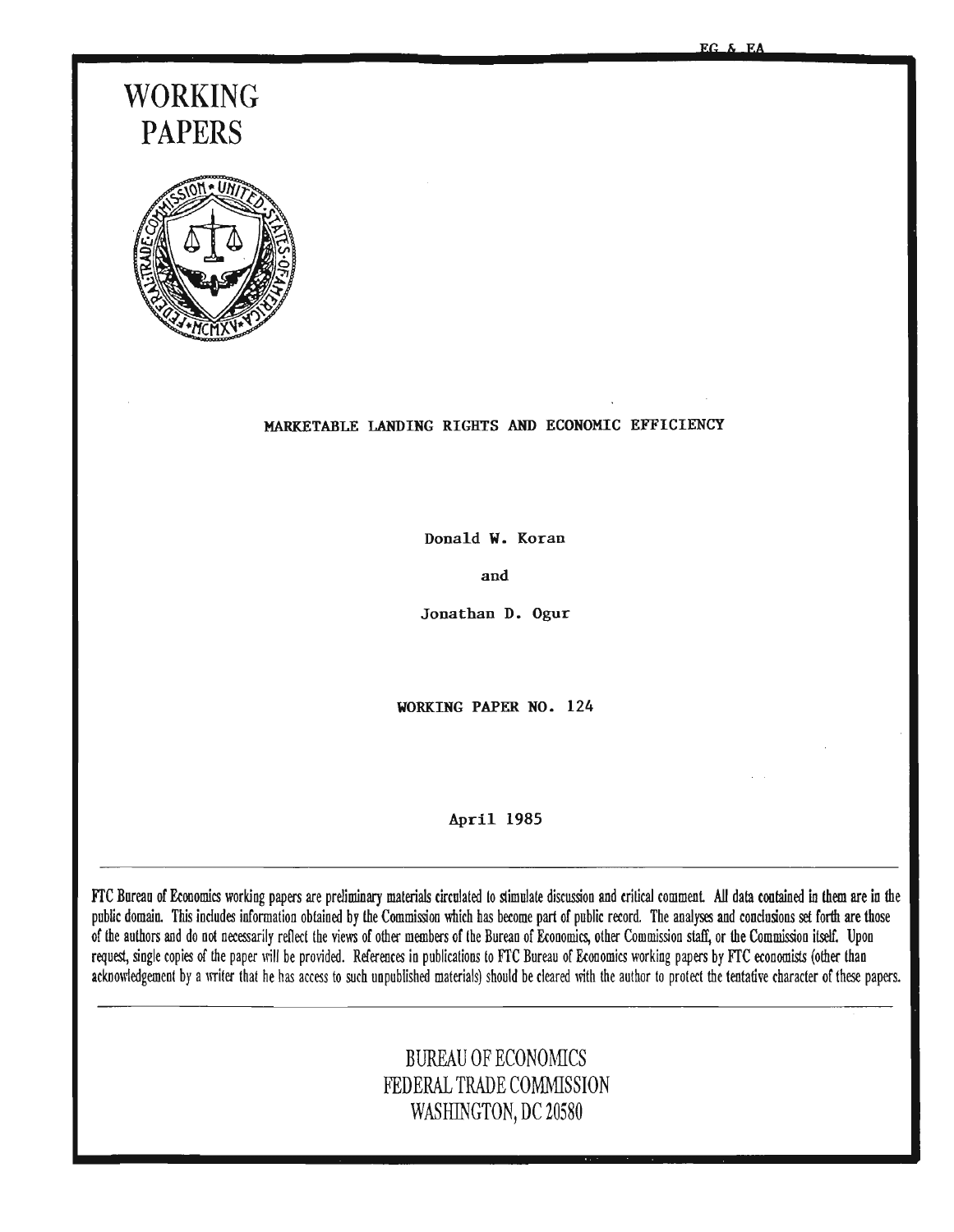$\label{eq:2.1} \frac{1}{\sqrt{2}}\left(\frac{1}{\sqrt{2}}\right)^{2} \left(\frac{1}{\sqrt{2}}\right)^{2} \left(\frac{1}{\sqrt{2}}\right)^{2} \left(\frac{1}{\sqrt{2}}\right)^{2} \left(\frac{1}{\sqrt{2}}\right)^{2} \left(\frac{1}{\sqrt{2}}\right)^{2} \left(\frac{1}{\sqrt{2}}\right)^{2} \left(\frac{1}{\sqrt{2}}\right)^{2} \left(\frac{1}{\sqrt{2}}\right)^{2} \left(\frac{1}{\sqrt{2}}\right)^{2} \left(\frac{1}{\sqrt{2}}\right)^{2} \left(\$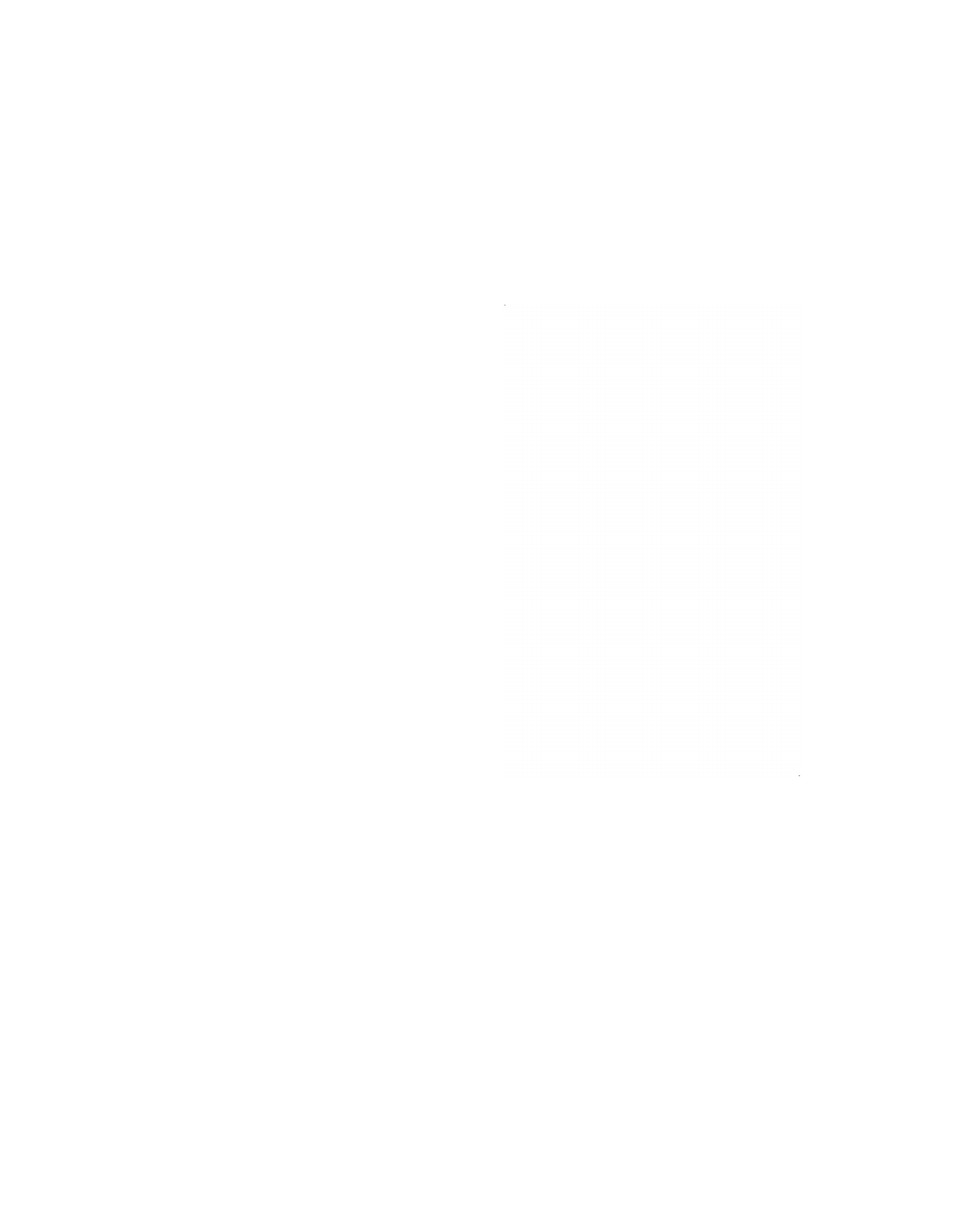Marketable Landing Rights and Economic Efficiency

by

Donald W. Koran and Jonathan D. Ogur\*

April 1985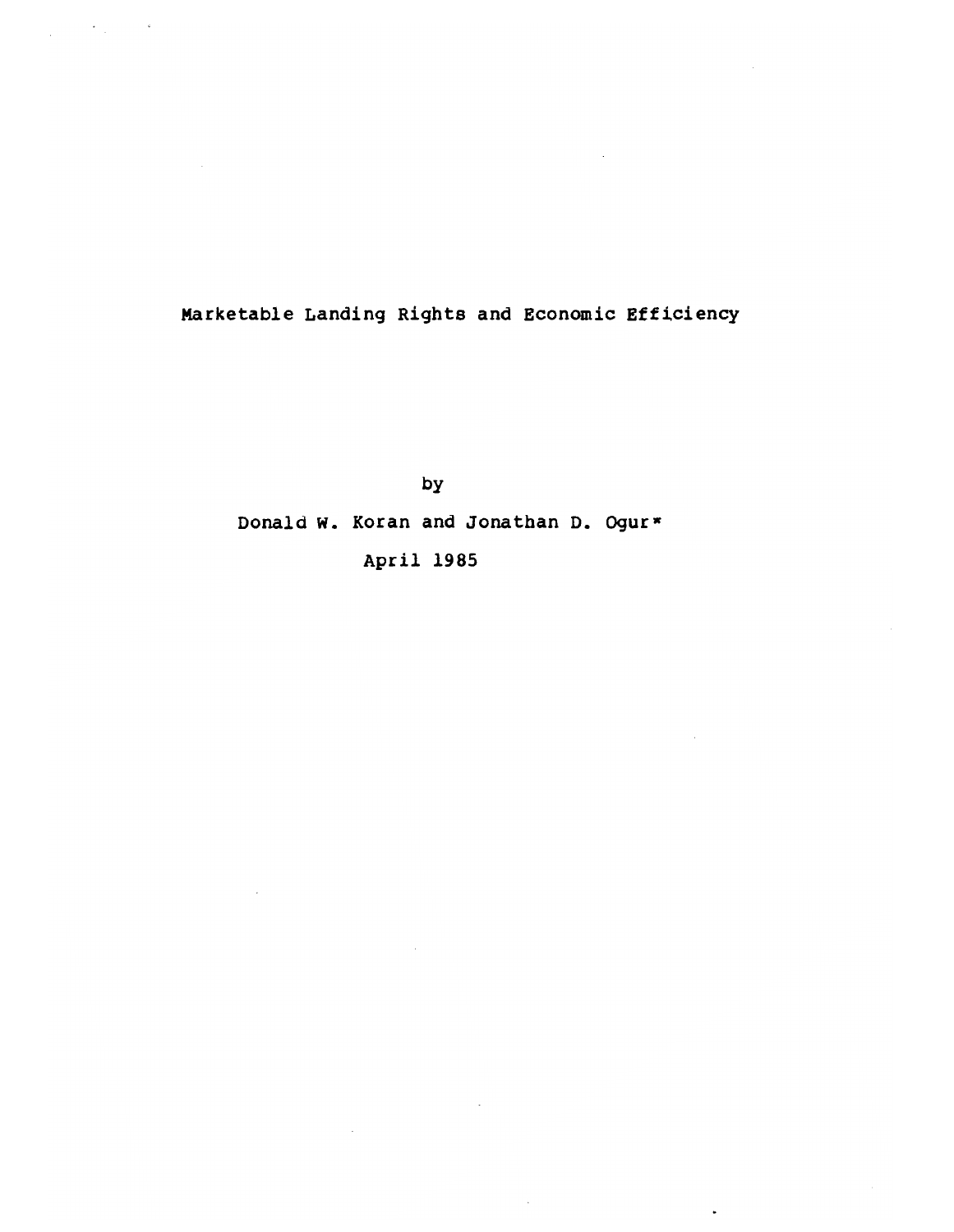$\frac{1}{\sqrt{2}}$  $\mathcal{L}(\mathcal{L})$  $\mathbf{I}$  $\mathbf{I}$  $\bar{1}$  $\bar{1}$  $\bar{1}$  $\bar{1}$  $\Gamma$  $\bar{\Gamma}$ 

 $\mathbf{L}$  $\mathbf{1}$  $\bar{\Gamma}$ 

 $\bar{1}$ 

 $\mathbf{1}$ 

 $\overline{1}$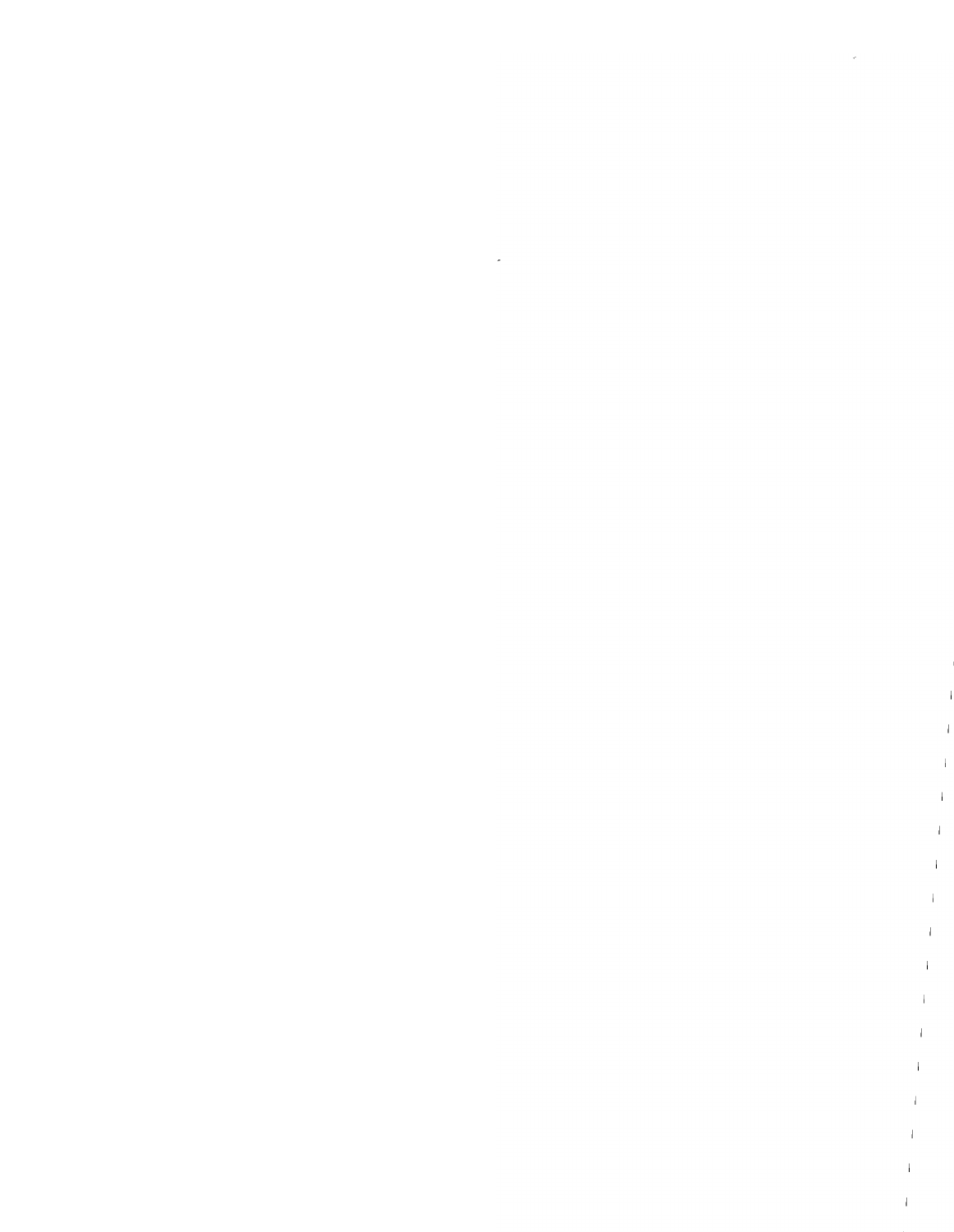### I. Introduction

For the past 15 years, the Federal Aviation Administration (FAA) has regulated operating rights (slots) at some of the busiest U.S. airports.  $1/$  In broad outline, this regulation has three main goals: 1) restricting the number of slots during certain hours of the day, 2) allocating slots to the individual airlines, and 3) preventing the carriers receiving slots from selling them to other airlines (except during a brief "experiment"). This general form of regulation began on a relatively small scale in the late 1960's, but expanded greatly in response to the 1981 Professional Air Traffic Controllers  $(PATCO)$  strike. 2/

In this paper we focus on the second and third goals of FAA slot regulation during the time period immediately following the PATCO strike. Taking as given the FAA's reduction in the number of slots at peak hours (to match the decrease in air traffic control capacity caused by the strike), we estimate the added losses to consumers because the FAA allocated slots administratively, and did not allow carriers to buy and sell slots. These extra welfare losses take two main forms: 1) a loss due to a misallocation of flights because airlines could not freely substitute high-valued flights for low-valued flights (the misallocation loss) and 2) a loss due to the creation of a barrier to entry allowing incumbent carriers to raise fares above average costs (the entry barrier loss). Our results suggest that a slot market would cause airlines to lower fares and to match actual flights more closely to consumers' preferences. We estimate that the gains to consumers at the time of greatest slot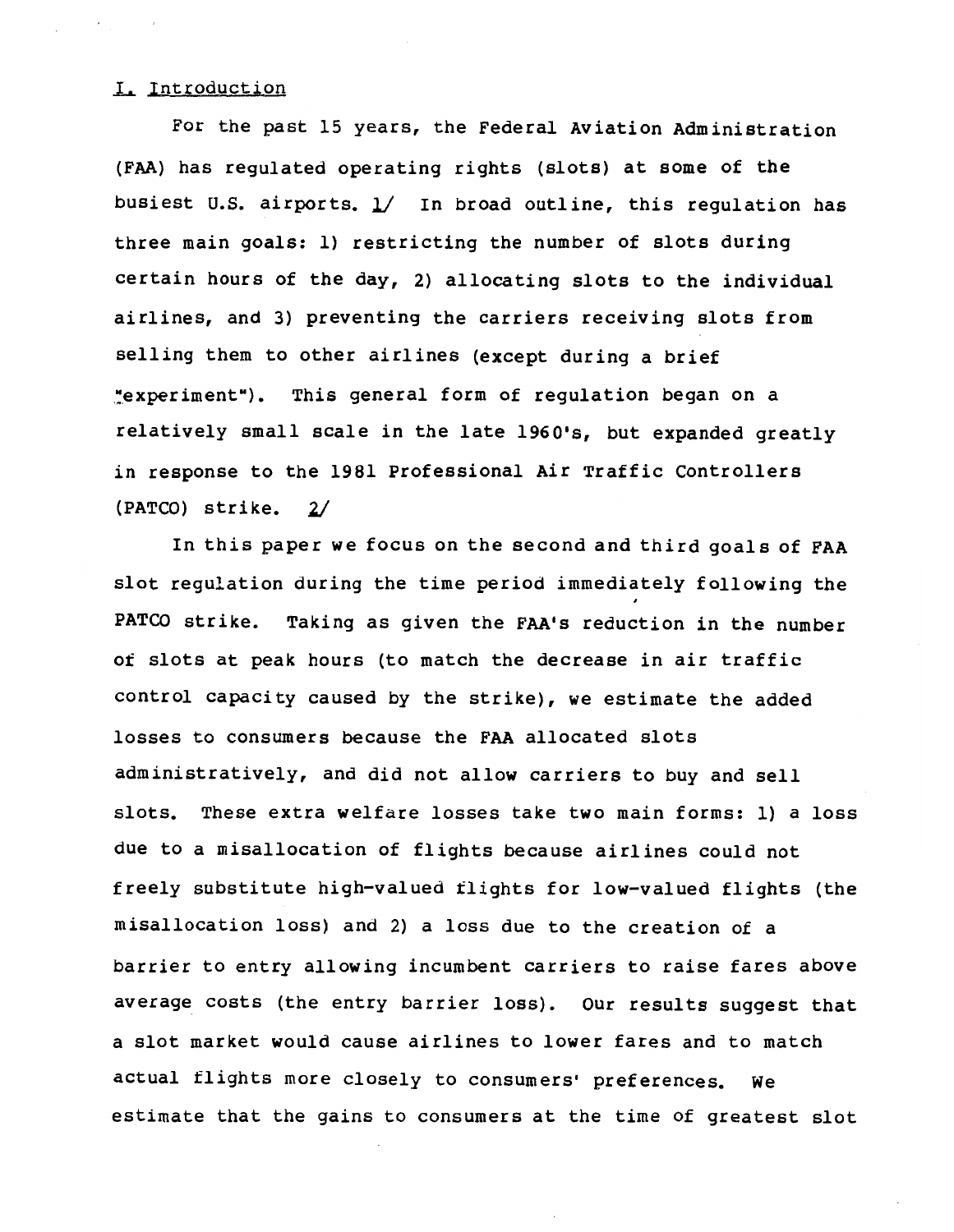scarcity would have amounted to millions of dollars per year.

Although a slot market was permitted by the FAA during a six-week period in 1982, useful data for our purposes were not generated. The short-lived market was hampered by uncertainty as to the duration of the rights and by the need for FAA approval for all sales. In addition, no price data were collected by the FAA. Because little information on how a freely functioning slot market would operate was provided by the experiment, we develop and use an indi rect method of estimating the benef its of a slot market.

This study is divided into seven sections. In the next section, we derive a demand schedule for landing slots from demand and cost functions for air travel. we then estimate our slot demand function from estimates of airline demand and cost functions. Our data are for flights into st. Louis in July, 1981 (i.e. before the PATCO strike). 3/

In section three, we use our estimated slot demand schedule and the FAA's slot supply schedule to estimate the equilibrium price of slots for each constrained hour of the day at st. Louis for the period shortly after the PATCO strike. We also estimate the dollar volume of transactions, on a daily basis, in a market for St. Louis slots. Thus, our estimates are based on the period of greatest slot scarcity, rather than the current slot supply and demand situation.

In the fourth section, we examine how market characteristics such as population, flight frequency and distance affect the demand for slots. Using our sample of st. Louis flights, we address the often expressed contention that flights in dense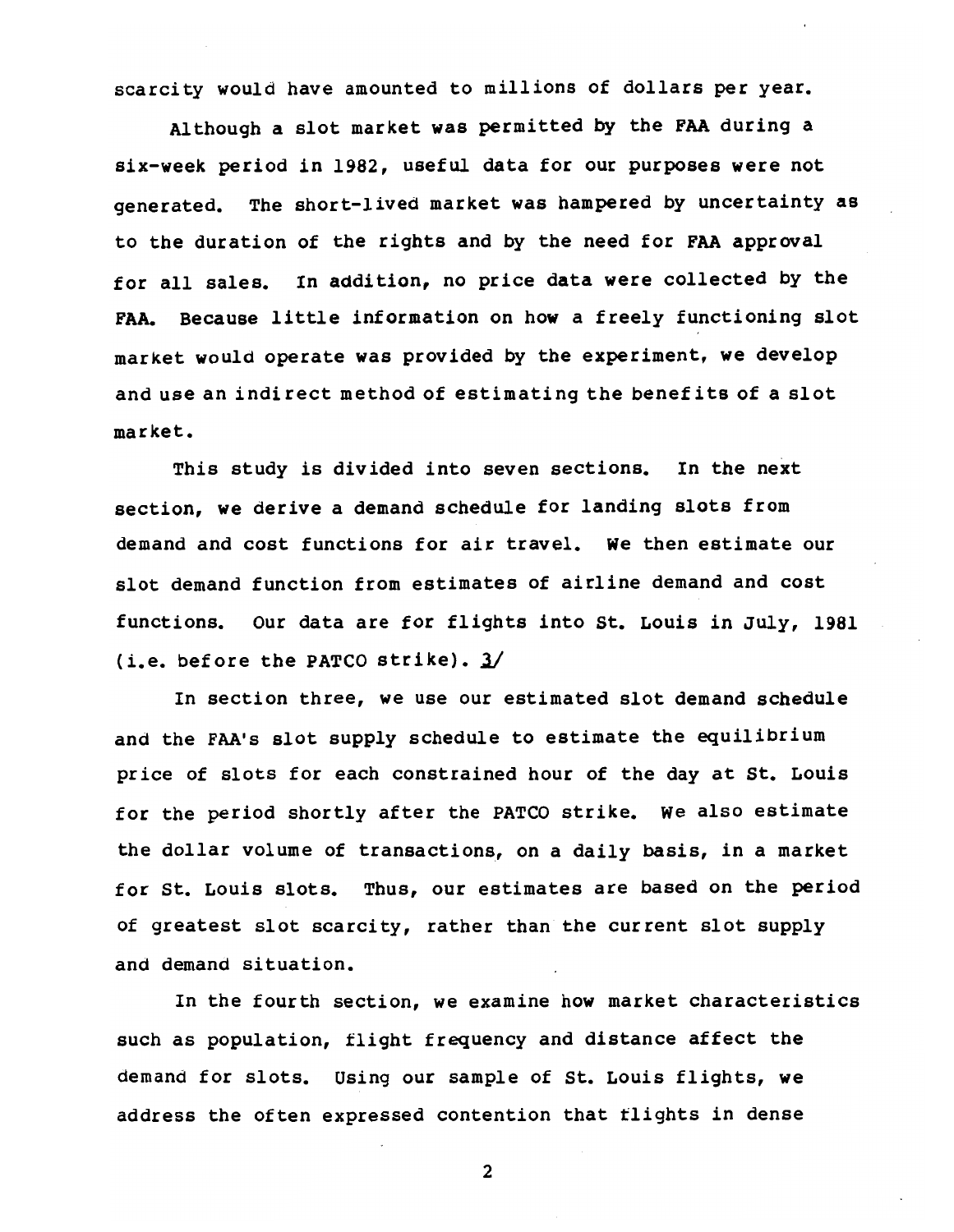markets would be able to outbid flights in thin markets if slot sales were allowed.

In section five we examine the misallocation loss resulting from the prohibition of slot sales. Using our estimated demand for slots at st. Louis, we obtain the value of the slots eliminated by the FAA after the PATCO strike from the value of the flights actually cancelled when the FAA allocated the remaining slots administratively to carriers. We then obtain the value of the flights that we predict would have been dropped if slots had been freely transferable. The difference between these two values provides an estimate of the misallocation loss.

In the sixth section we attempt to quantify the deadweight loss that results because the absence of a slot market increases the cost of entry into air transportation markets. Using different assumptions as to the ability of incumbent carriers to elevate fares in city-pair markets involving st. Louis, we obtain different estimates of the entry barrier loss to consumers.

In the final section, we summarize our findings and draw conclusions for air transportation policy.

## II. A Derivation of the Demand for Slots

To derive the demand for slots, we adopt the simplifying assumption of strong passenger time preferences, which implies that each air transportation market is defined by a city-pair and a time of the day. In other words, the market between points A and B at time t is separate from that between A and B at time t+l. We further assume that each market can be a pure monopoly, if (perhaps due to regulatory barriers) it contains only one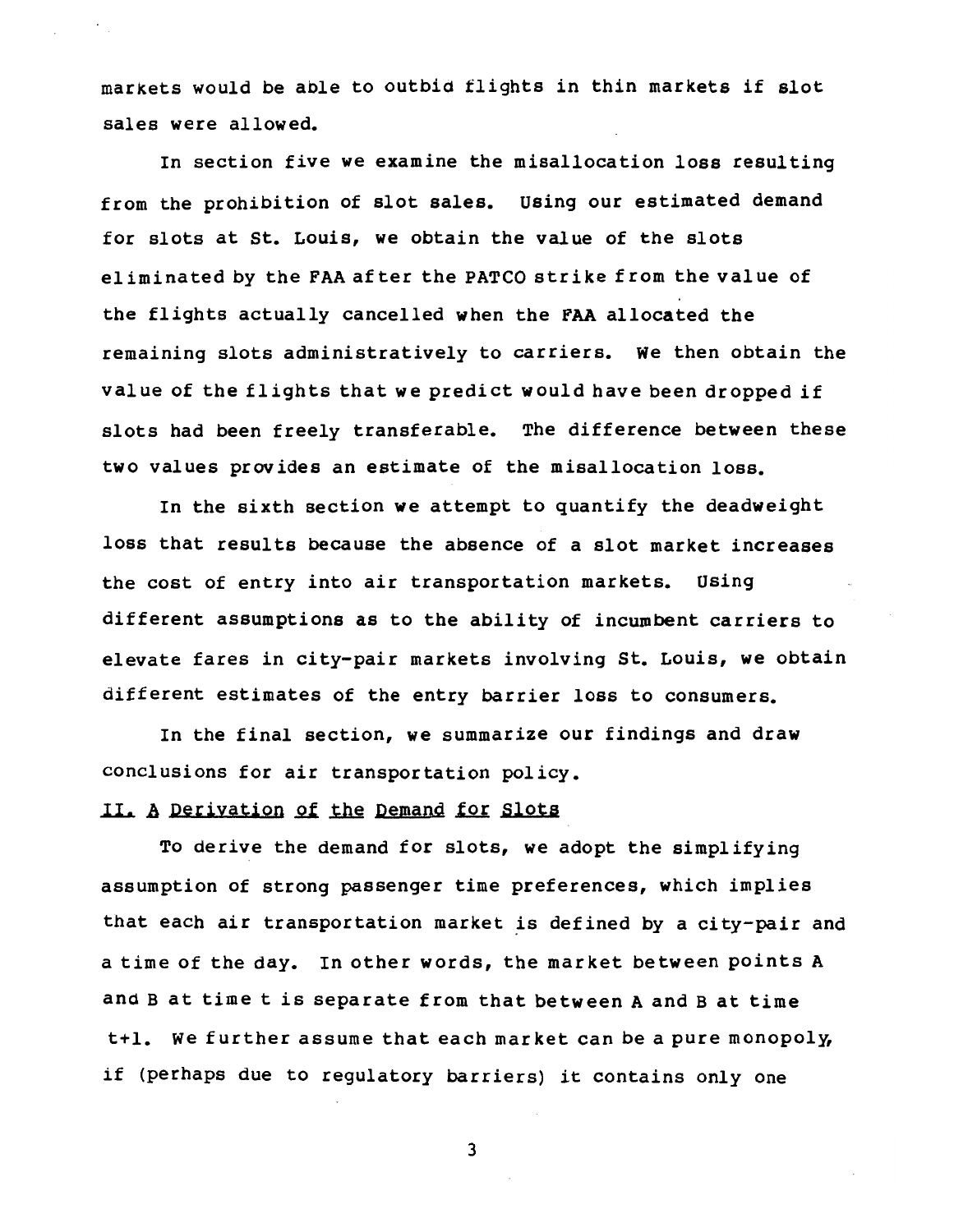flight, and entry cannot occur. At the opposite extreme, such a market can be perfectly contestable, if (even with only a single flight) there are no entry barriers, and a potential entrant stands ready to offer another flight at the same time, between the same two cities, should the incumbent raise the fare above cost.

Under these assumptions, an airline's willingness to pay for a slot depends solely on the revenues from the flight that would use the slot and on the other costs of operating that flight. We can therefore derive a slot demand function from the underlying flight demand and cost functions. After specifying those functions, we use them to derive the willingness to pay for a flight that is free from the threat of entry. Expressing this willingness to pay as a function of exogenous variables (e.g. income and distance), we then show that it is equal to the willingness to pay for a flight that faces the threat of instantaneous entry. In other words, airline willingness to pay for a slot is the same whether the flight that would use the slot is in a monopoly market or a contestable market.

## Airline Demand

The first step in estimating airline willingness to pay for a slot is specifying flight demand and cost functions. Unfortunately, the lack of adequate flight specific data prevents the estimation of a flight demand function. There is, however, an extensive literature on city-pair demand functions under regulation (e.g. Abrahams *(1981),* DeVaney *(1974),* Ippolito (1981), Olson and Trapani (1981 and 1982), and verleger (1972».  $4/$  For our purposes, Ippolito's demand function is most suitable.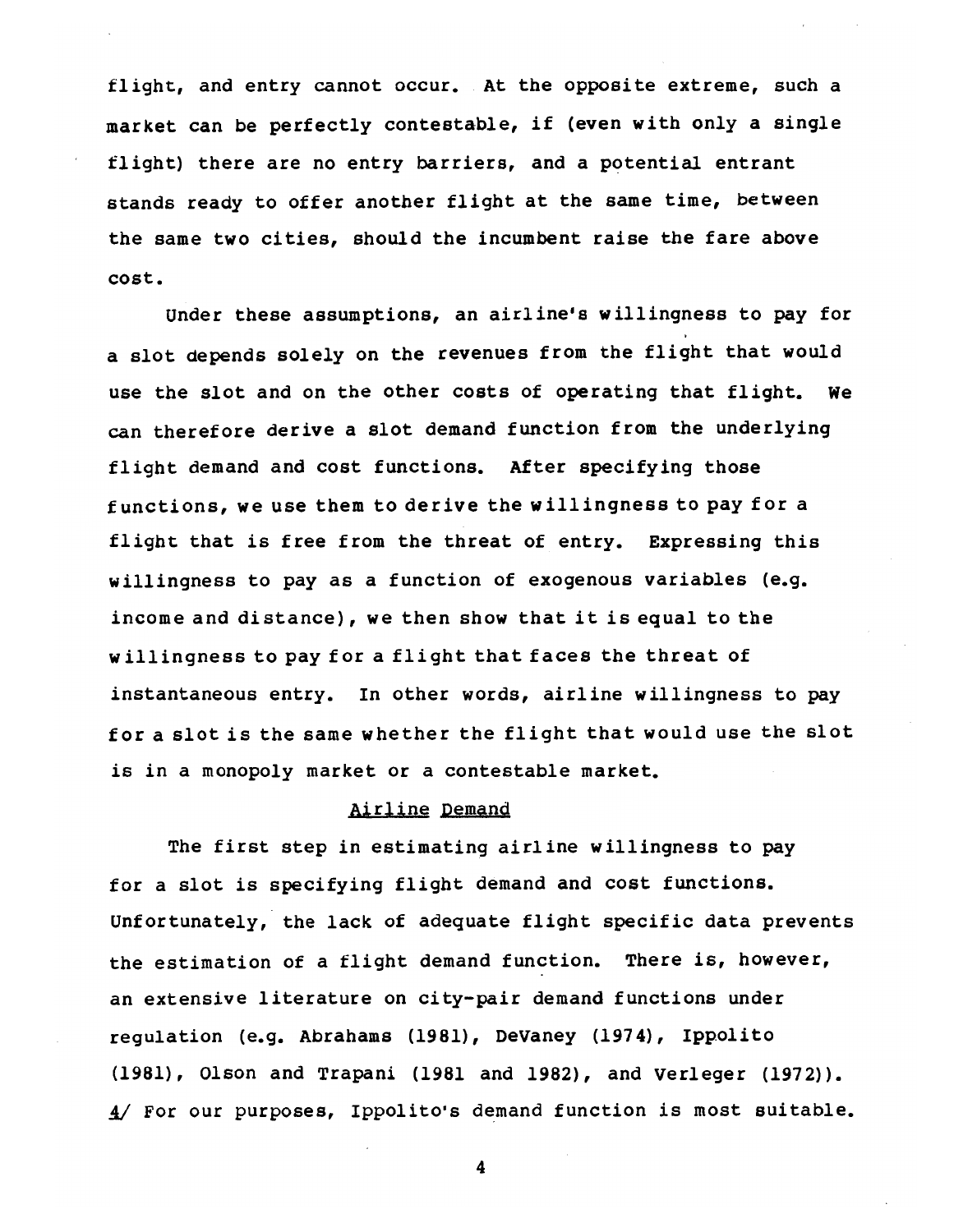#### 5/ It is written as follows:

(1)  $Q = A exp(bF<sup>2</sup>)$   $Ngl$   $Lq<sup>2</sup>$ where:  $Q =$  number of passengers in the market  $A = exp(a0)$   $pab = x^2$   $y^3$  $exp(a4 2)$  $F = the fare$  $N =$  the number of flights in the market  $L =$  the market load factor  $D =$  market distance  $X =$  the product of the populations of the two cities y • the simple average of the per capita populations of the two cities  $Z = a$  vector of dummy variables (see Table 1) gl, g2, aO, aI, a2, a3, and a4 are constants.

To convert this city-pair market demand function into a flight demand function, we assume that passengers are highly sensitive to arrival time, i.e. that they fly on the most convenient flight available, regardless of fare differences between flights. 6/ This assumption gives each flight a constant fraction of the potential passengers between the two cities  $1/$ and allows us to express the flight demand curve as follows:

(2)  $q = s \tQ = a \exp(bF^2) N^{g1}L^{g2}$ 

where:  $q =$  number of passengers on the flight  $s =$  the flight's share of city-pair demand  $g/$  $a = s A$ . and all other variables are defined as in equation (1).

Table 1 presents Ippolito's estimates of the coefficients of the city-pair market demand function, equation (1).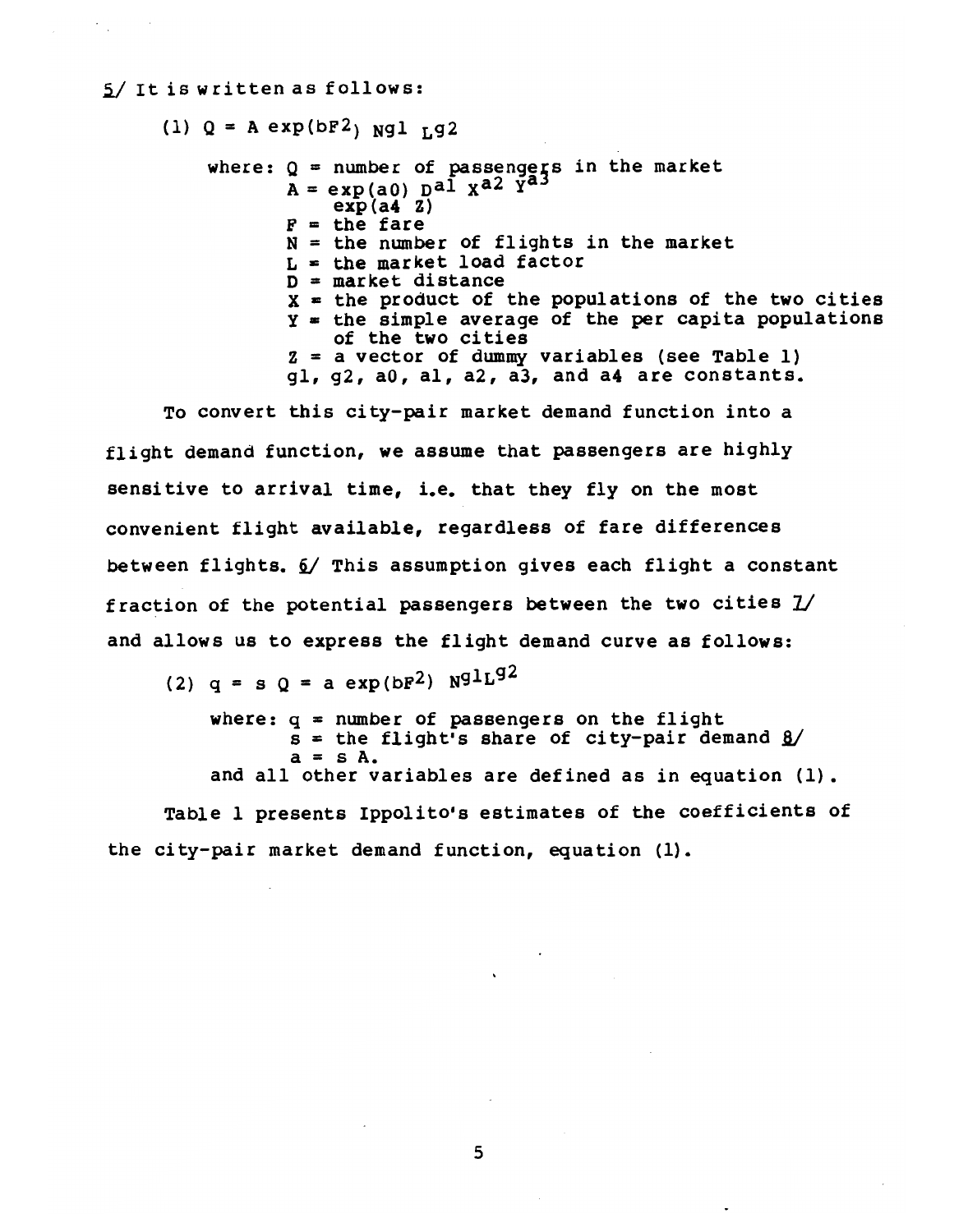#### Table 1.

Coefficient Estimates for the Demand for Air Travel in a City-pair Market

| Variable                    | Coefficient | $t$ -value |
|-----------------------------|-------------|------------|
| constant (a0)               | $-26.04$    | 3.14       |
| ×<br>(g1)<br>N              | .75         | 3.03       |
| $\blacksquare$<br>(g2)<br>L | $-0.854$    | 1.68       |
| F <sup>2</sup><br>(b)       | $-.000105$  | 2.56       |
| D<br>(a1)                   | .733        | 2.35       |
| X<br>(a2)                   | .336        | 2.71       |
| (a3)<br>Y                   | 2.35        | 5.05       |
| dummy variables (a4):       |             |            |
| $0-100$ miles               | $-2.09$     | 4.17       |
| 100-200 miles               | $-.258$     | .99        |
| Las Vegas                   | 1.94        | 6.22       |
| Florida                     | .258        | .80        |
| California                  | .334        | 1.36       |

# Two modifications were made before these estimates were used with the values of the exogenous variables in order to estimate 1981 daily flight demand. First, a is multiplied by 10 and divided by 365 to adjust for Ippolito's use of a ten per cent sample of annual passenger traffic; next, b is deflated by (1.62) 2 and Y is deflated b 1.62 in order to account for the 62 percent increase in prices from 1976 (the period on which the estimates were based and 1981 (the period for which the slot demand is estimated).

• Since Ippolito assumed that flight frequency, N, and load factor, L, are endogenous, he used fitted values of these variables and estimated the demand equation by two-stage least squares.

Source: Ippolito (1981, p. 13)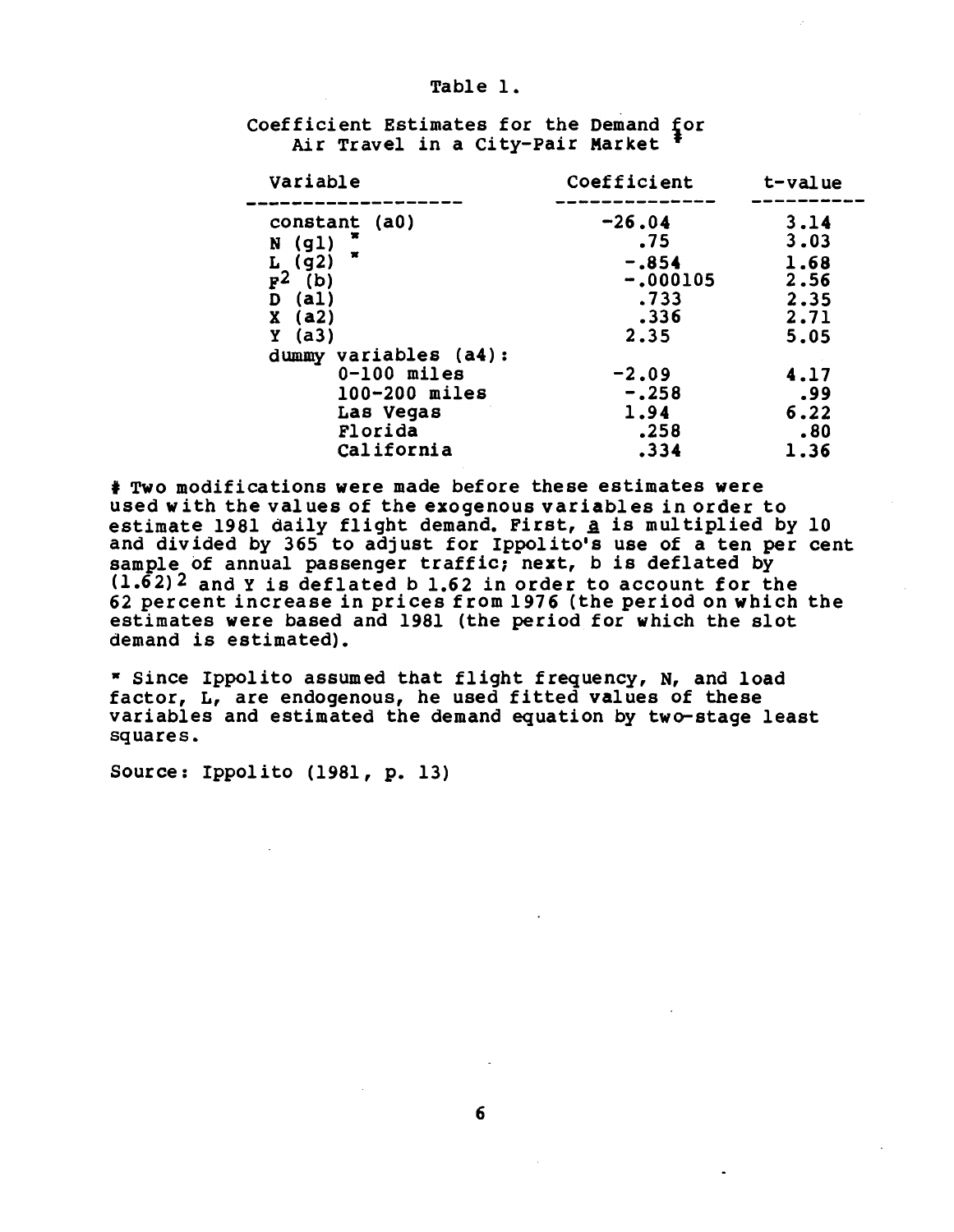## Airline Costs

In choosing a specification for a flight cost function, the question of economies of scale arises. Prior studies of airline costs (e.g. Douglas and Miller (1974), Eads, Nerlove and Raduchel  $(1969)$ , Pulsifer et al.  $(1975)$ , and White  $(1979)$ ) found no economies of scale with respect to airline size. However, we know of no studies of economies of scale at the city-pair level.  $9/$  Thus we do not know to what extent dense markets are served at a lower average cost than thin markets.

Bailey and Panzar (1981) suggest economies of scale in aircraft size as an argument to support economies of scale at the city-pair level. 10/ Thus, if larger aircraft are used in dense markets and costs per passenger are lower for larger aircraft, dense markets may have lower costs. Comparisons of costs per seat-mile of different sizes of aircraft reveal lower costs for larger planes (e.g. Douglas and Miller **(1974,** p. 11». While these cost comparisons exaggerate the cost advantage of larger aircraft by ignoring other factors that affect costs,  $11/$  the advantage clearly exists. l2/ The real issue, however, is not whether economies of scale with respect to aircraft size (and hence city-pair market size) exist, but whether they are important in the relevant range.

Such economies appear not to be important in our sample, because all the aircraft used are relatively large (more than 76 seats), and most are similar in size.  $13/$  Accordingly, we assume that long run cost  $14/$  is independent of density in the relevant range. This simplifies our analysis by allowing us to treat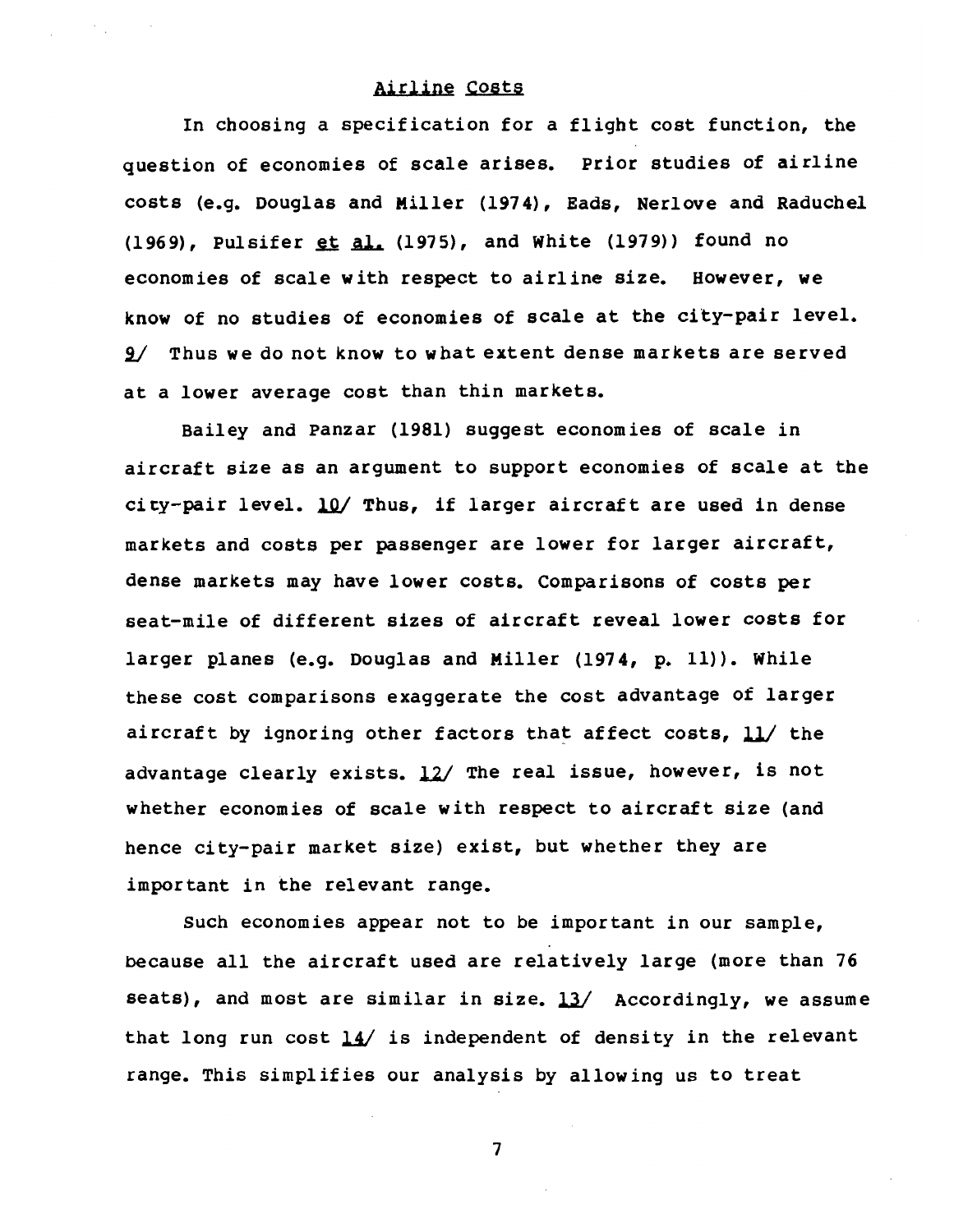average cost as exogenous. We note the effect of this assumption when our results are sensitive to it.

While we assume that long run average cost is (locally) independent of traffic, we allow cost to vary with distance. We estimate the relationship between these two variables by regressing average per-passenger cost, c, against the natural logarithm of distance, InD, for our sample of the 59 city-pair markets involving St. Louis. 15/

Average per-passenger cost was computed for each city-pair market as follows. The average seat-mile cost for each flight in the sample was multiplied by the distance of the market to give the average seat cost for the flight.  $16/$  The average seat cost for each city pair was then computed as the weighted average of the average seat costs for the flights in the city-pair, with each flight's share of seats as the weight.  $17/$  Average seat cost was translated into average passenger cost by assuming a load factor of 60 and by doubl ing to reflect the assumption that flight-specific costs are one half of total costs.  $18/$ 

The estimated average passenger cost function is

 $(3)$  c = 22.633(1nD)

standard error of estimate = 2.2885  $R^2 = .87$ 

### Willingness to Pay Absent the Threat of Entry

Our assumption that passengers are highly sensitive to arrival time implies that each flight has a constant share, s, of the city-pair demand. Facing a flight demand curve as in equation (2), and assuming that entry is impossible (say because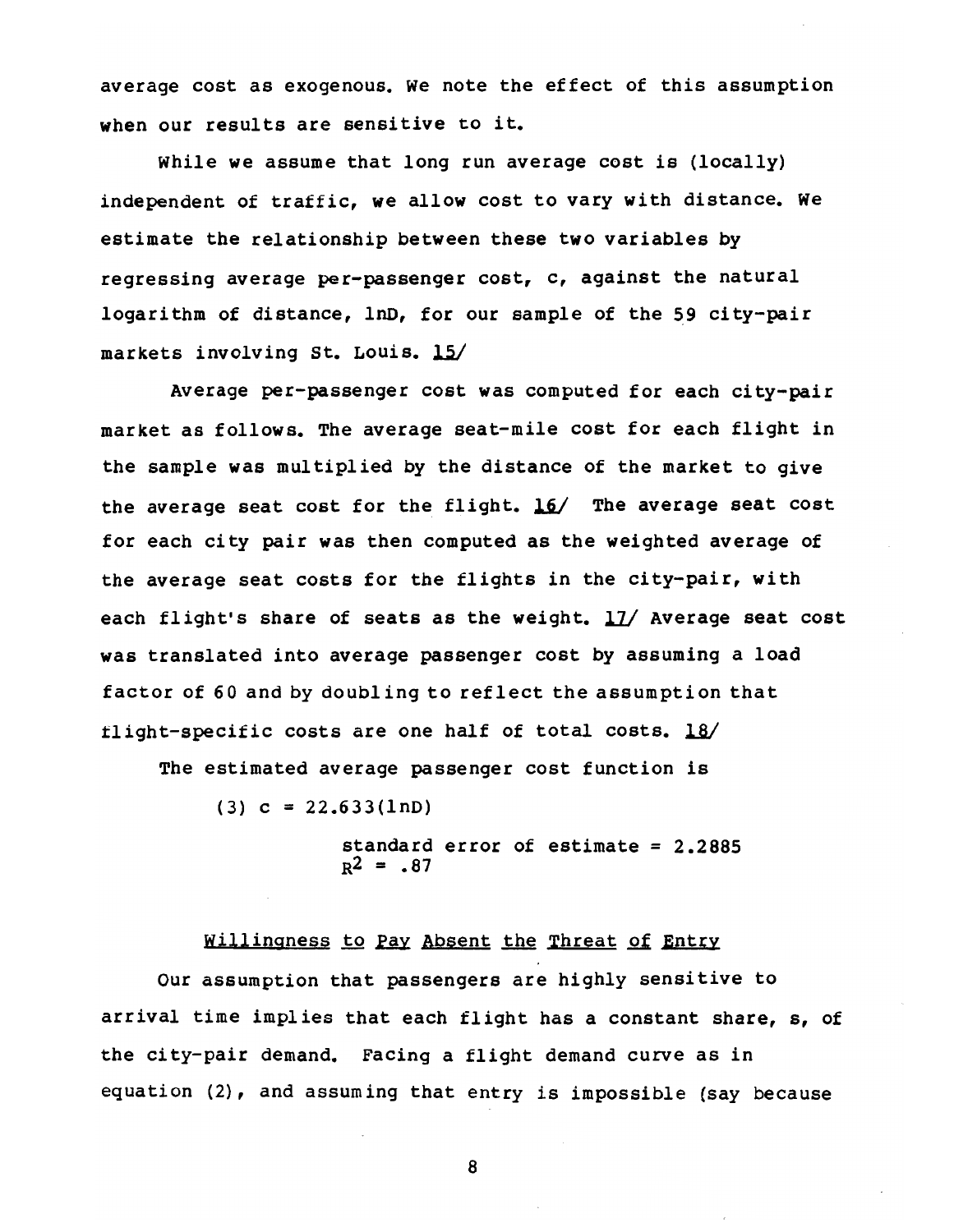of CAB-type restrictions), the airline providing the flight would earn profits from it equal to

(4)  $\pi = (F - c) q$ .

Absent the threat of entry, the airline would set the fare at the level that maximizes profit function (4). This level is found by differentiating (4) with respect to the decision variable of each flight, fare, which gives the first order condition of profit maximization as

(5) 
$$
F(F - c) = -\frac{1}{2b}
$$
.

Solving this quadratic equation for its positive root, the profit maximizing fare is

$$
c + (c2 - 2/b) \frac{1}{2}
$$
  
(6)  $F' =$  2

Equation (6) is substituted into the flight demand function, equation (2), in order to find the profit maximizing quantity, q', for each flight. The profit maximizing fare and quantity are substituted into equation (4) to find the profit that each flight would earn, absent the threat of entry,  $\pi$ '. Since the right to land is essential to conducting a flight, an airline would be willing to pay up to the flight's profits for a slot. Thus, the profit function gives the willingness to pay for each flight as a . function of the exogenous variables that determine the flight's actual profit, 19/

(7)  $\pi' = (F' - c) q'$ .

Willingness to Pay with the Threat of Instantaneous Entry The assumption that airlines can charge monopoly fares in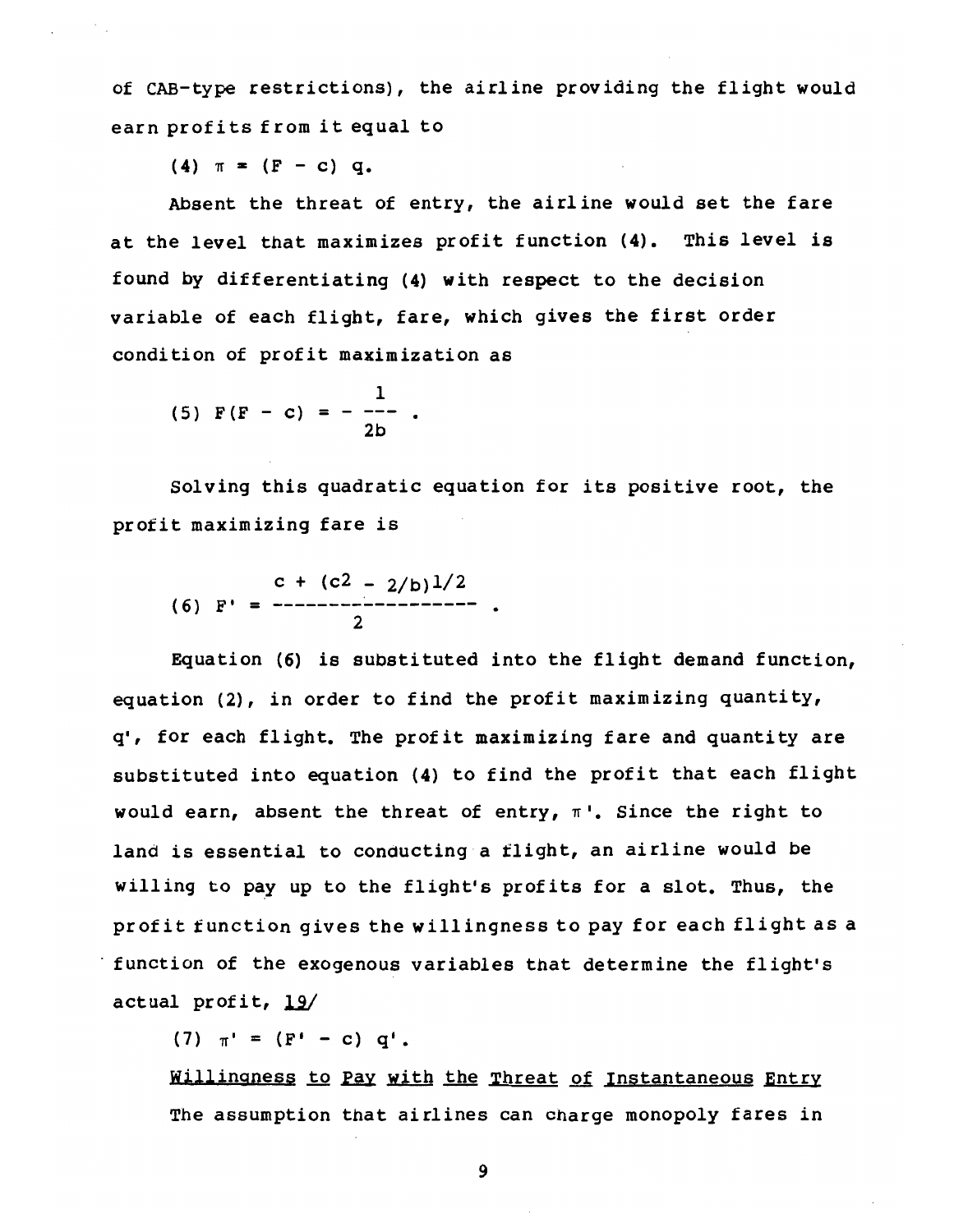the long run is generally unrealistic. Since deregulation, barriers to entry are minimal, and pricing at the monopoly level will in most instances encourage entry and rapidly eliminate profits. Most markets are closer to the opposite end of the pricing spectrum, the perfectly contestable market in which entry is free and exit is costless.  $20/$  In this section we demonstrate that the maximum price a flight would be willing to pay for a slot is the same when the flight is in a perfectly contestable market as it is when entry barriers are insurmountable and monopoly fares are charged.

If slots were marketable, an airline offering a flight ina perfectly contestable market could not raise its fare above the average cost of providing air service, including the price of the slot used by the flight, even if there were only one flight in the market.  $21/$  If a fare higher than average cost were charged, another airline could buy a slot and offer a flight between the same two cities, at the same time, charging a lower fare and still earning a profit. Because of the lower fare, passengers would fly on the new entrant rather than on the incumbent carrier. Because such entry could occur instantaneously, the mere threat of it would limit each flight's fare level to that which just covers costs.

while each flight in a contestable market would earn zero profits if slots were marketable, the airline providing the flight might still be willing to pay for a slot. The price that the airline would be willing to pay for the slot is determined by the fare that its passengers would be willing to pay for the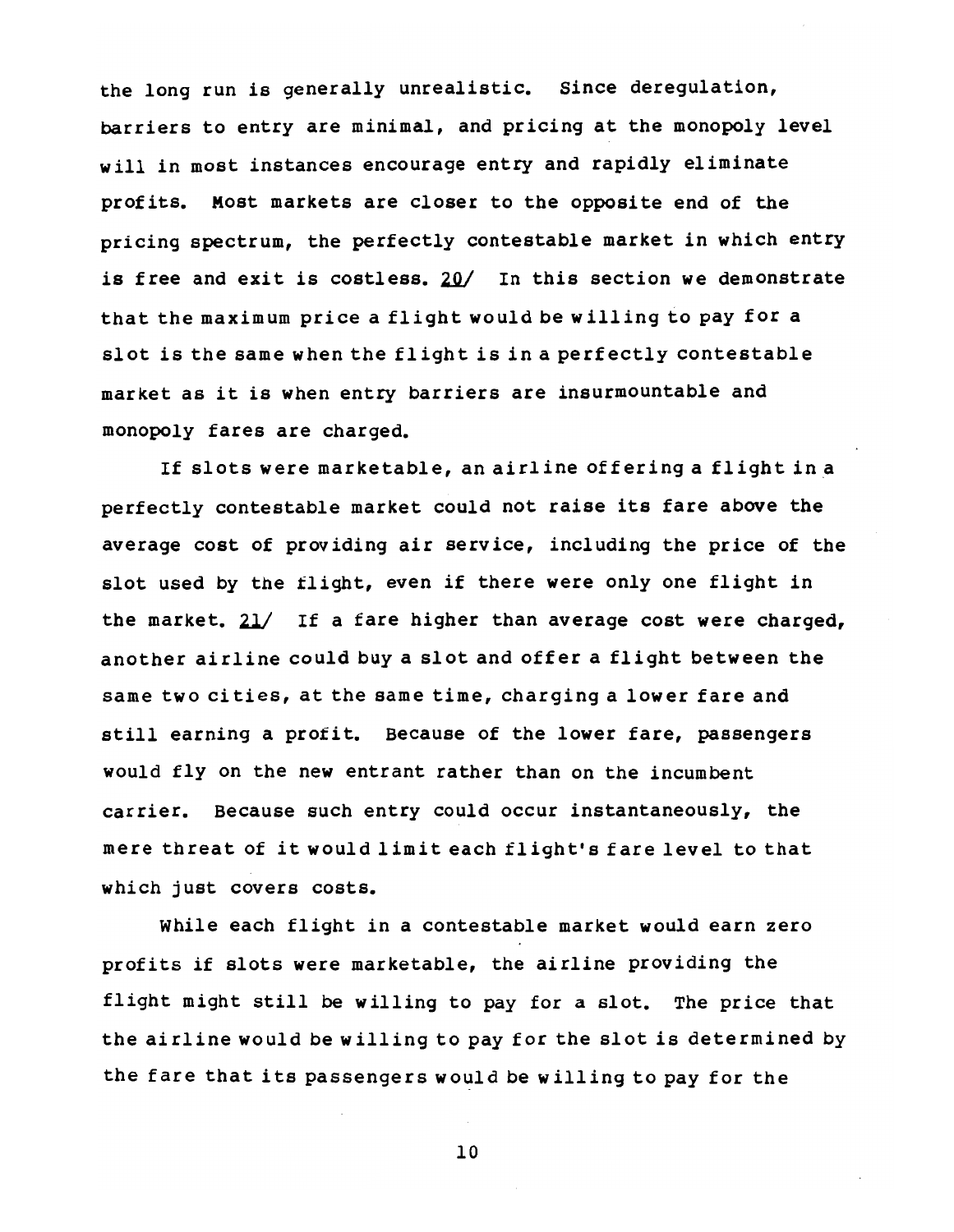flight. The airline's willingness to pay would be the difference between the flight's revenues and costs, excluding the price of the slot, when the fare is set so as to maximize this difference. This fare level is given by the tangency of the average cost function (including the slot price, P) and the demand function. 22/ At this point of tangency, fare equals average cost,

(8) 
$$
F = \frac{P}{q} + C = AC
$$
,

and the partial derivative of the inverse demand function with respect to quantity equals the partial derivative of average costs with respect to quantity

$$
(9) \ \frac{\partial F}{\partial q} = \frac{1}{2bFq} = \frac{P}{q^{2}} = \frac{\partial AC}{\partial q}.
$$
\n(9) \ \frac{\partial F}{\partial q} = \frac{1}{2bFq} = \frac{P}{q^{2}} = \frac{\partial AC}{\partial q}.

Solving equation (8) for q and substituting the result into equation (9) yields equation (5). Hence, the monopoly fare is equal to the fare that an airline would charge for a flight in a contestable market, if the carrier paid the maximum slot price that is consistent with zero profits. At that fare, the flight would have the same number of passengers as it would if it were in a monopoly market. Since, at the point of tangency, the contestable-market flight has the same fare, F', and the same quantity, q', as the monopoly-market flight, equation (8) can be solved to obtain

 $(10)$  P =  $(F' - c)$  q',

which is identical to the monopoly willingness to pay as shown in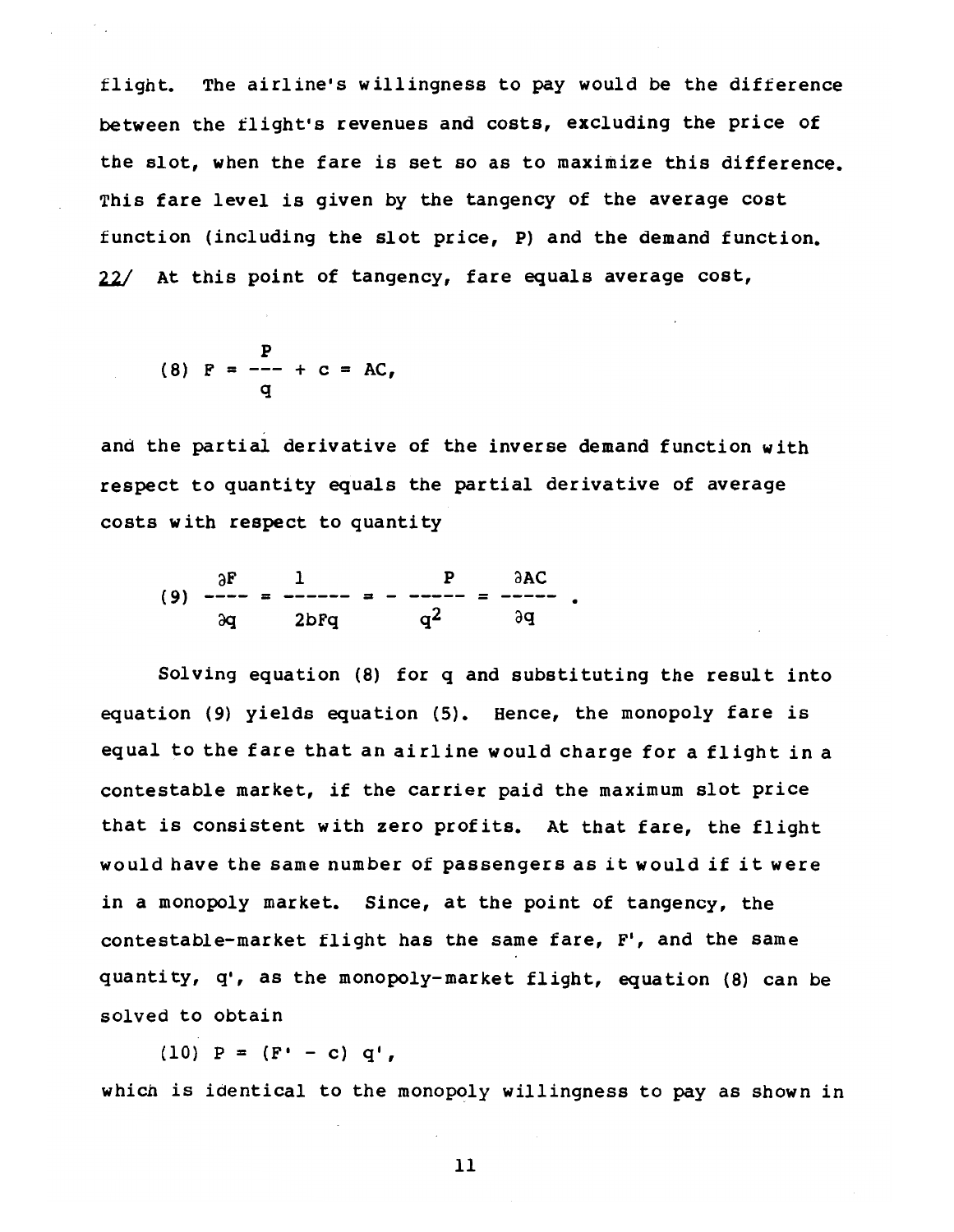equation  $(7)$ .  $23/$  In sum, regardless of which of the two extreme assumptions is used--absolute barriers to entry or no barriers to entry--an airline's maximum willingness to pay for a slot can be expressed as the same function of variables and coefficients from the flight demand and cost functions.

### Results

Using Ippolito's estimated demand function (see equation (1) and Table  $(1)$ ), our estimated cost function (see equation  $(3)$ ), and our derived willingness-to-pay expression (see either equation (7) or equation (10)), we estimated airline willingness to pay for a slot as a function of the city-pair characteristics of the flight to be provided. For our sample of flights to st. Louis, the mean values of these characteristics are presented in Table 2.  $24/$  Assuming no threat of entry, we estimate that the average profit maximizing fare  $(F')$  in the sample would be \$202, and, at that fare, the average flight would have 22 passengers. We also estimate that the airline providing the average flight would be willing to pay \$1,275 per day for a slot.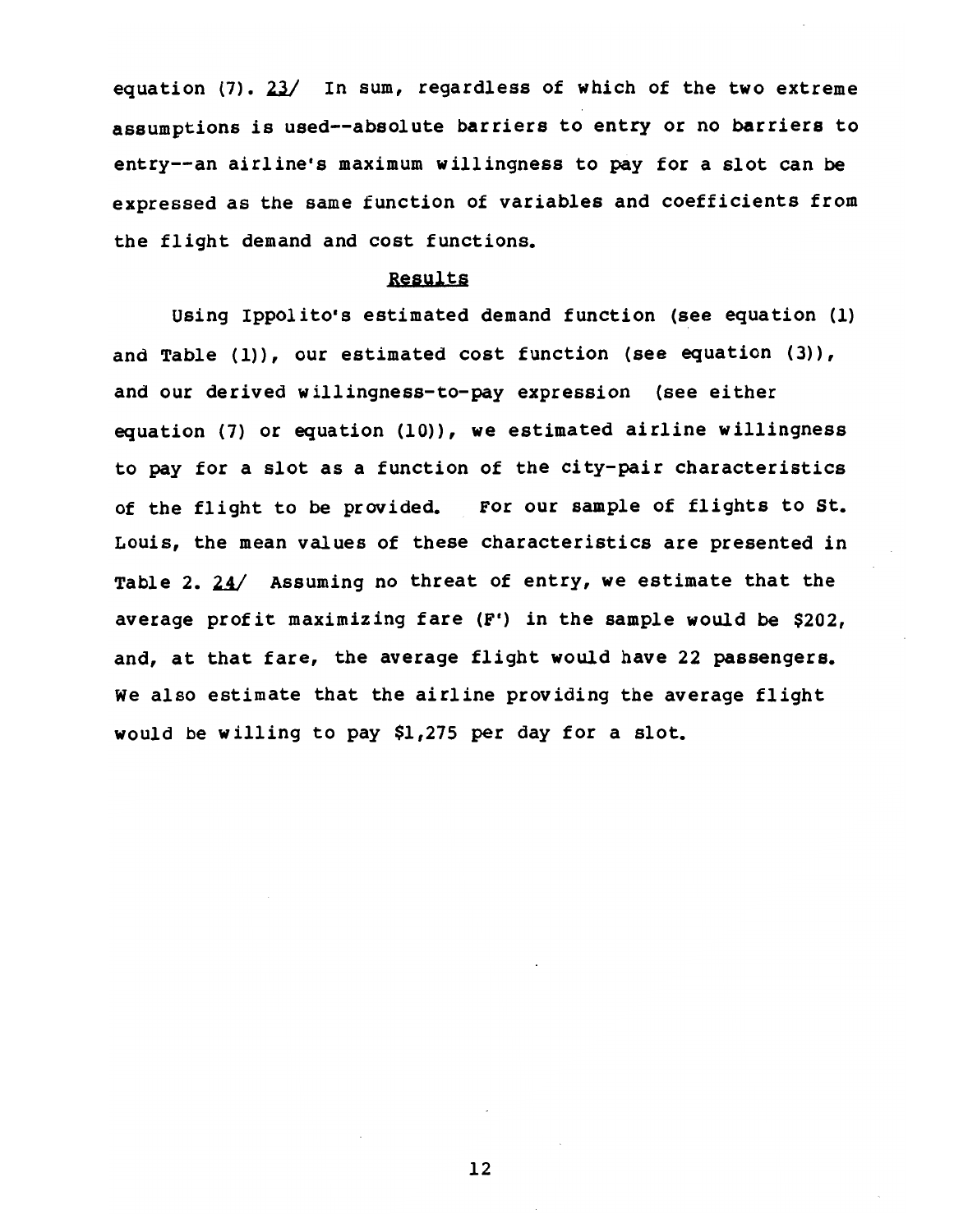Table 2.

Means of City-pair Market Characteristics for Flights into SL Louis

| Variable                               | Mean Value |
|----------------------------------------|------------|
| Flight Frequency (N)                   | 8          |
| Load Factor (L)                        | 54         |
| Distance (D)                           | 561        |
| Population $(X)$ <sup>*</sup>          | 2,318,886  |
| Per Capita Income $(Y)$ $\overline{Y}$ | 7,847      |
| Dummy Variables:                       |            |
| $0-100$ miles                          | .107       |
| 100-200 miles                          | .053       |
| Las Vegas                              | .014       |
| Florida                                | .047       |
| California                             | .047       |

- This figure is the population of the origin city. The figure used in the estimation is the product of the origin city population and the population of the st. Louis SMSA, which is  $2,356,460$ .
- This figure is the per capi ta income of the origin city. The figure used in the estimation is tbe simple average of the origin city and St. Louis, which has a per capita income of \$7,517.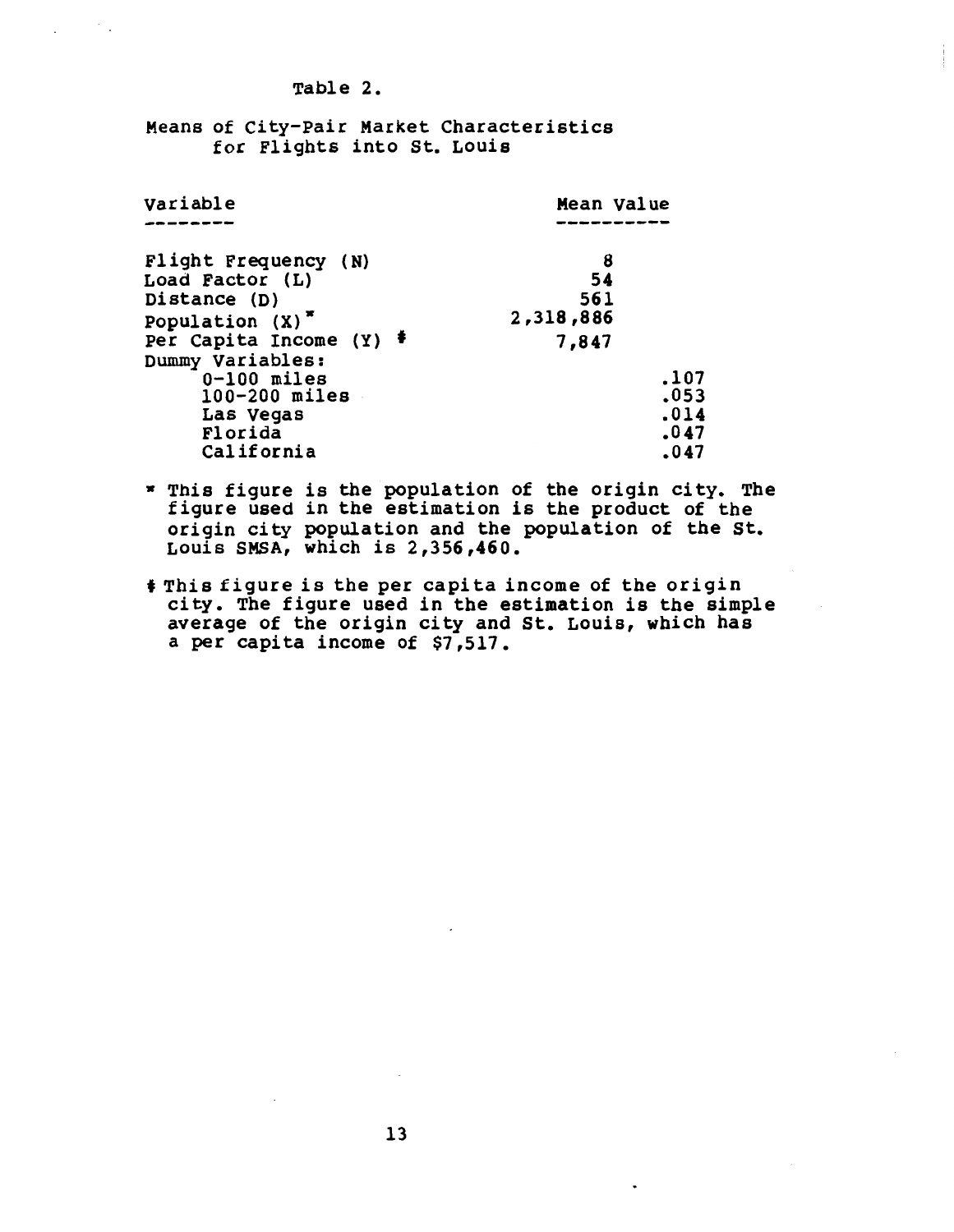Of course these are not necessarily the equilibrium values of fare, quantity of passengers, and slot price. If there is any threat of entry (which there surely is for airline markets), fares will be much closer to costs (including both operating costs, c, and the per passenger scarcity value of slots,  $P/q$ , and consequently flights will have more passengers and lower profits. For a flight in a perfectly contestable market, the fare would equal average cost including the scarcity value of slots, although (as we have shown) airline willingness to pay for slots would be the same as in the monopoly case. In addition, the equilibrium slot price would not be \$1,275, which is the estimated willingness to pay of the average flight in our sample. III. The Equilibrium Price of a Slot

The actual slot price during each hour of the day will depend on the demand for slots and the supply of slots during that hour. The demand for slots at st. Louis, during any hour of the day, can be obtained by ranking airlines' willingness to pay for each flight in descending order. The supply of slots during each hour is determined by the FAA. Given those two functions, the price will lie between the value of the lowest-valued flight that buys a slot and the value of the highest-valued flight that does not buy a slot.

Estimated slot prices for restricted hours at st. Louis are presented in Table 3. Each estimate is the value of the most valuable flight that would have been dropped at the indicated hour, if a slot market had been allowed. This value is a lower bound of the market price for slots (on a daily basis). As can be seen in Table 3, estimated restricted-hour slot prices range from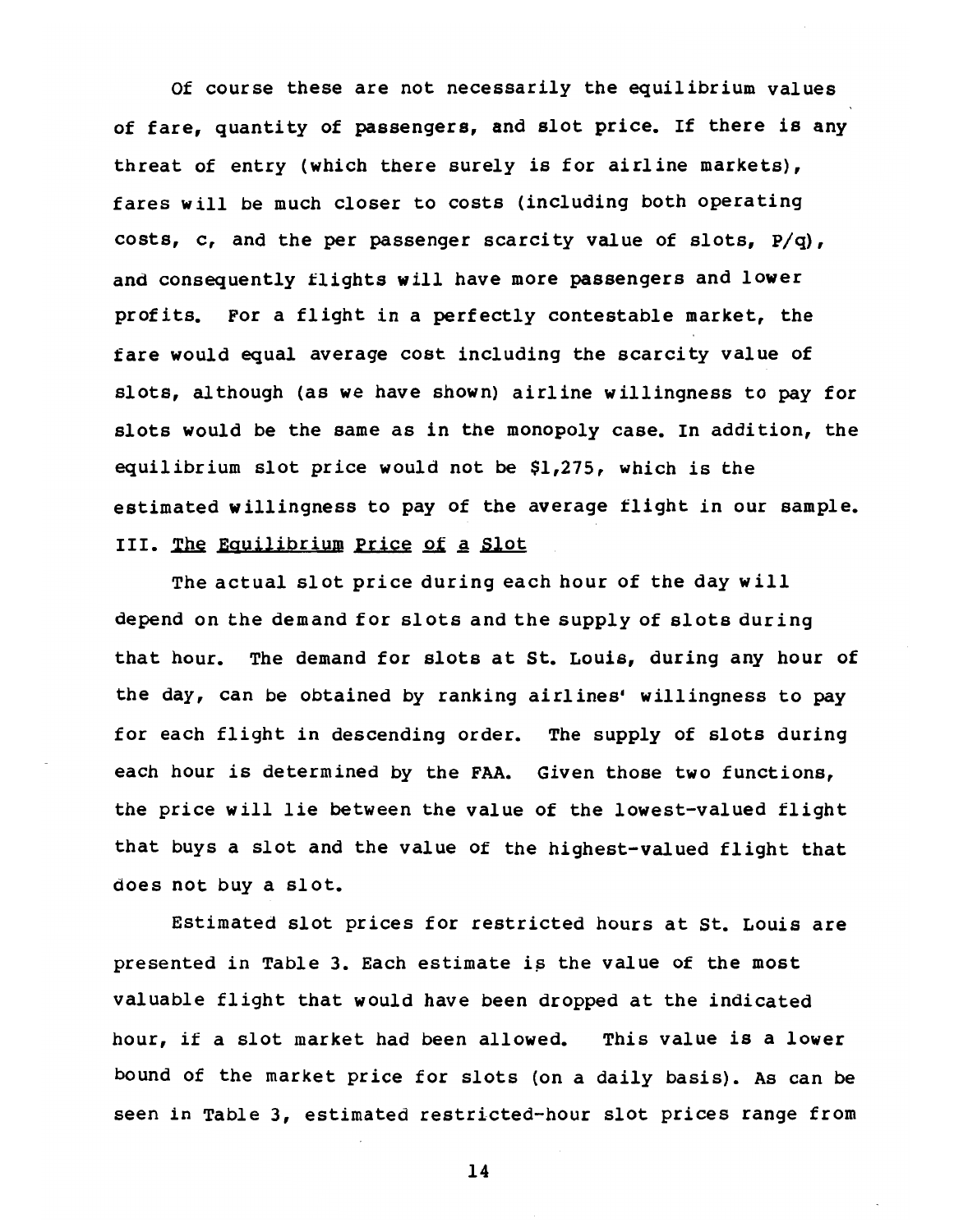\$389 per day, for the 12 noon hour, to \$1,621 per day, for the 5 pm. hour. Because slot availability for hours not shown exceeds slot demand, the equilibrium price is zero.

using our st. Louis slot price estimates, the dollar volume of transactions in the slot market can also be estimated on a daily basis. Multiplying the slot price during each hour by the number of slots bought during that hour, we find that the total volume would be \$89,304 per day. Since, under our contestablility assumption, there is an average of 6,978 passengers during restricted hours at st. Louis, these payments for slots would represent an average of *\$13* per peak period passenger. This does not, of course, mean that slot marketing would raise the average fare by \$13. Fares reflect slot scarcity whether or not slots are marketable.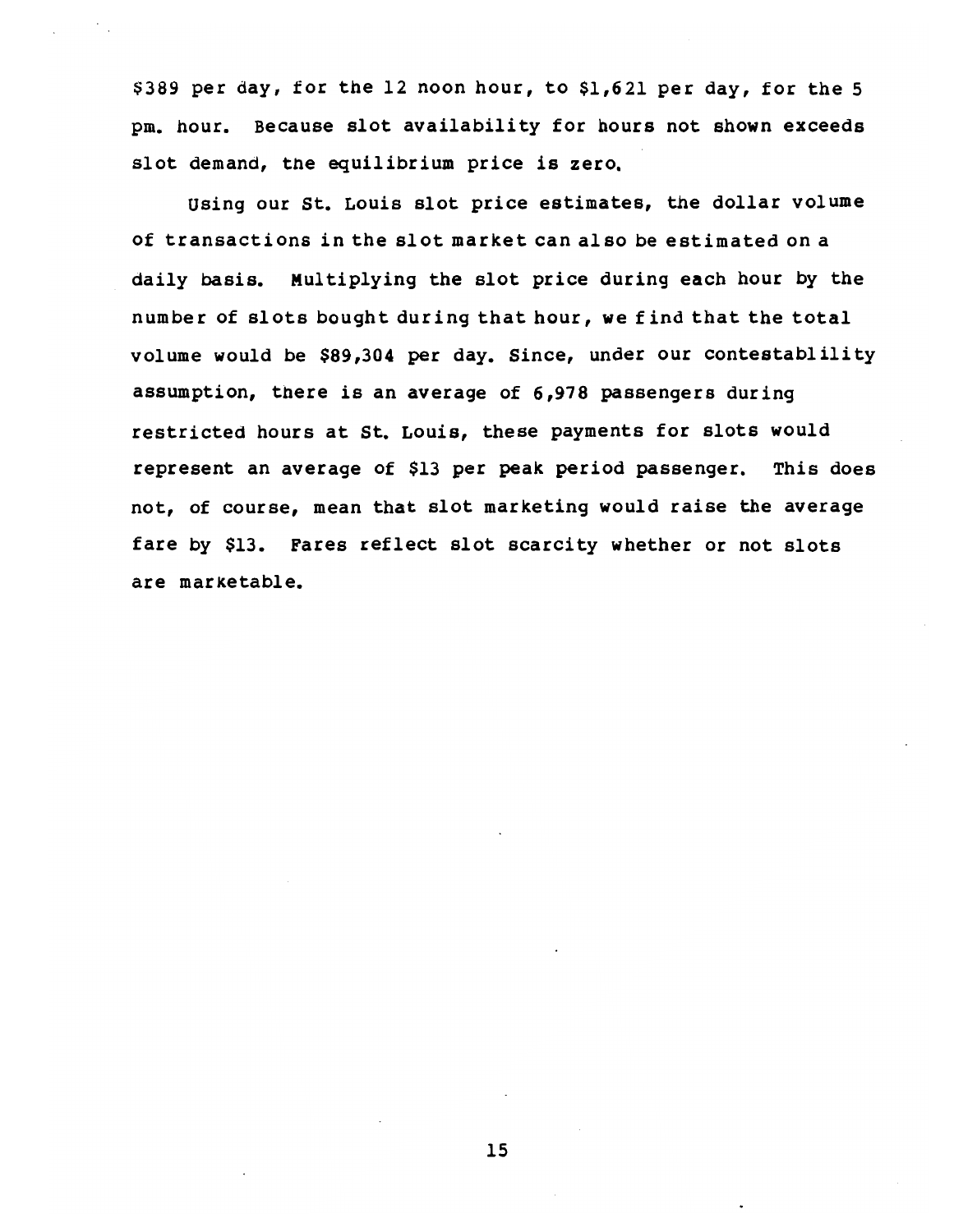## Estimated Equilibrium Slot Prices **ESCIMATED EQUITIDITUM STOT PITCES<br>for Restricted Hours at St. Louis** (in dollars per day)

Table 3.

| Time<br>(CDT) | Slot Price |  |
|---------------|------------|--|
| $8:00$ am.    | 412        |  |
| $11:00$ am.   | 918        |  |
| $12:00$ noon  | 389        |  |
| $1:00$ pm.    | 854        |  |
| $3:00$ pm.    | 997        |  |
| $5:00$ pm.    | 1,621      |  |
| $6:00$ pm.    | 816        |  |
|               |            |  |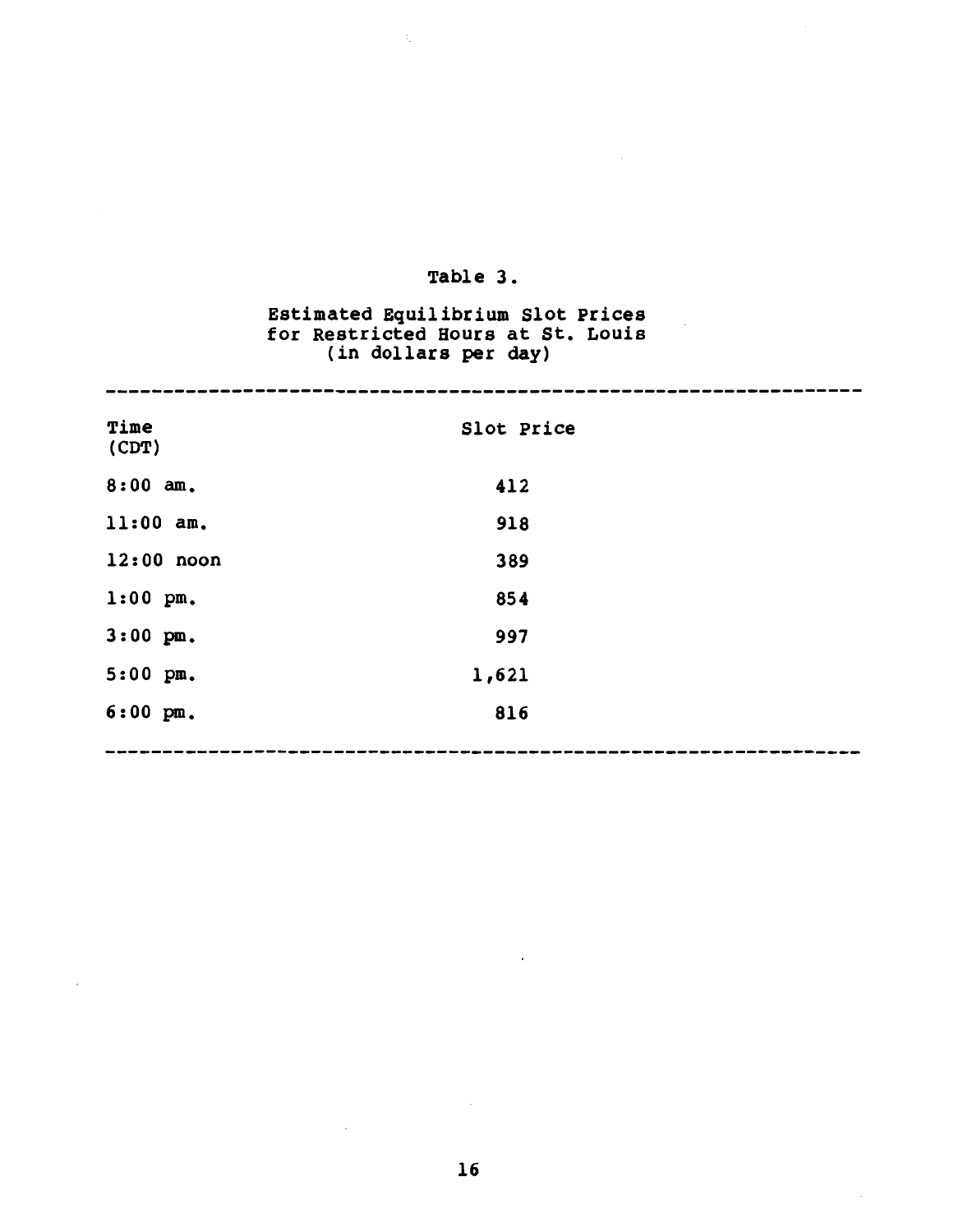## IV. City-Pair Market Characteristics and Slot Demand

In this section, we examine the effects of city-pair market characteristics on airline willingness to pay for slots. Using market characteristic data and our slot demand function, we draw inferences concerning the types of city-pair markets that are most likely to obtain slots in a market. Air transportation policy makers have asserted that, if slot marketing were permitted, flights in dense city-pair markets (i.e. markets with many passengers) would outbid flights in thin markets (i.e. markets with few passengers). 25/ This allegation is difficult to analyze rigorously because many factors determine market density. To sort out some of these factors, we examine separately the effects of four individual market characteristics that influence market density--population (X), per capita income (Y), flight frequency  $(N)$ , and distance  $(D)$ --under the assumption that all other characteristics are constant.

### Population and Per Capita Income

The effect of the population (per capita income) of the origin city (recall that St. Louis is the destination city) is examined by differentiating the willingness to pay function, equation (7), by population (per capita income)

(11) 
$$
-\frac{\partial \pi'}{\partial x} = (F' - c) \frac{\partial q'}{\partial x}.
$$

Since demand is increasing with population (and with per capita income), a larger (or richer) city would indeed be willing to pay more for its marginal slot than would a smaller (or poorer) city, all else being equal.  $26/$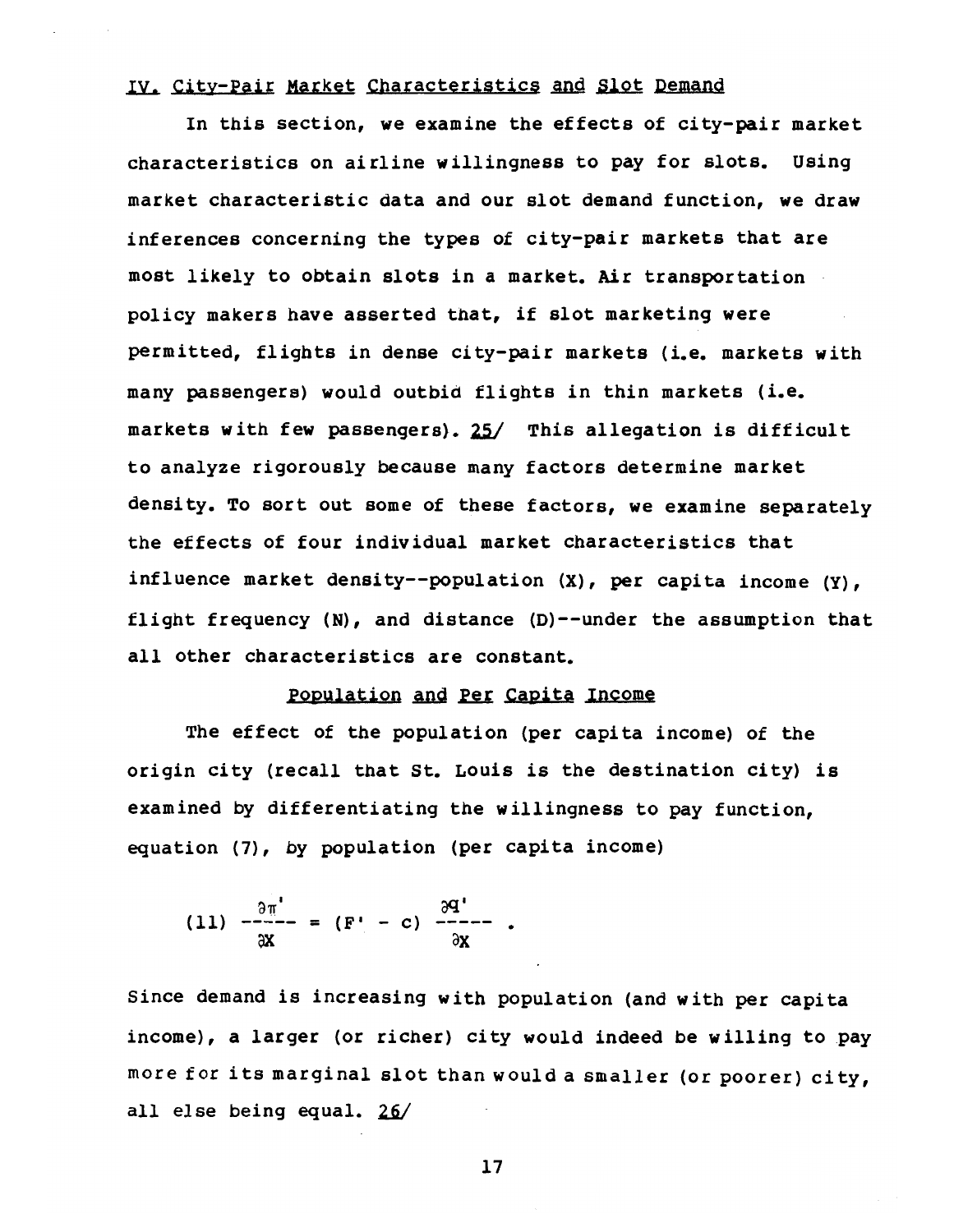#### Flight Frequency

Larger cities usually have more flights than smaller cities. In fact, flight frequency is an endogenous variable for a citypair market and is therefore determined by, inter alia, city size. By holding frequency constant when we examine the effect of city size on willingness to pay, we ignore the fact that larger cities have more flights and thus the marginal flight in a citypair market with a large ci ty is not the same as the marginal flight in a market with a smaller city. we now consider that effect. To see how flight frequency affects willingness to pay, assuming all else is constant, we differentiate equation (7) by the number of flights in the city-pair market to find

(12) 
$$
\frac{\partial \pi'}{\partial N} = (F' - c) \frac{\partial q'}{\partial N}.
$$

Since the demand for each flight decreases with the total number of flights in the city-pair market,  $27/$  the presence of more flights implies that the marginal flight has a lower willingness to pay for a slot than the marginal flight in a city-pair market that has few flights. This is a fairly intuitive result since the value of the marginal flight in terms of improved service quality is smaller for a city-pair market that already has numerous flights and hence a high level of service quality.  $28/$ 

#### Distance

The effect of distance on slot demand is somewhat more complicated than the effect of population, income, or flight frequency. The derivative of (7) with respect to distance is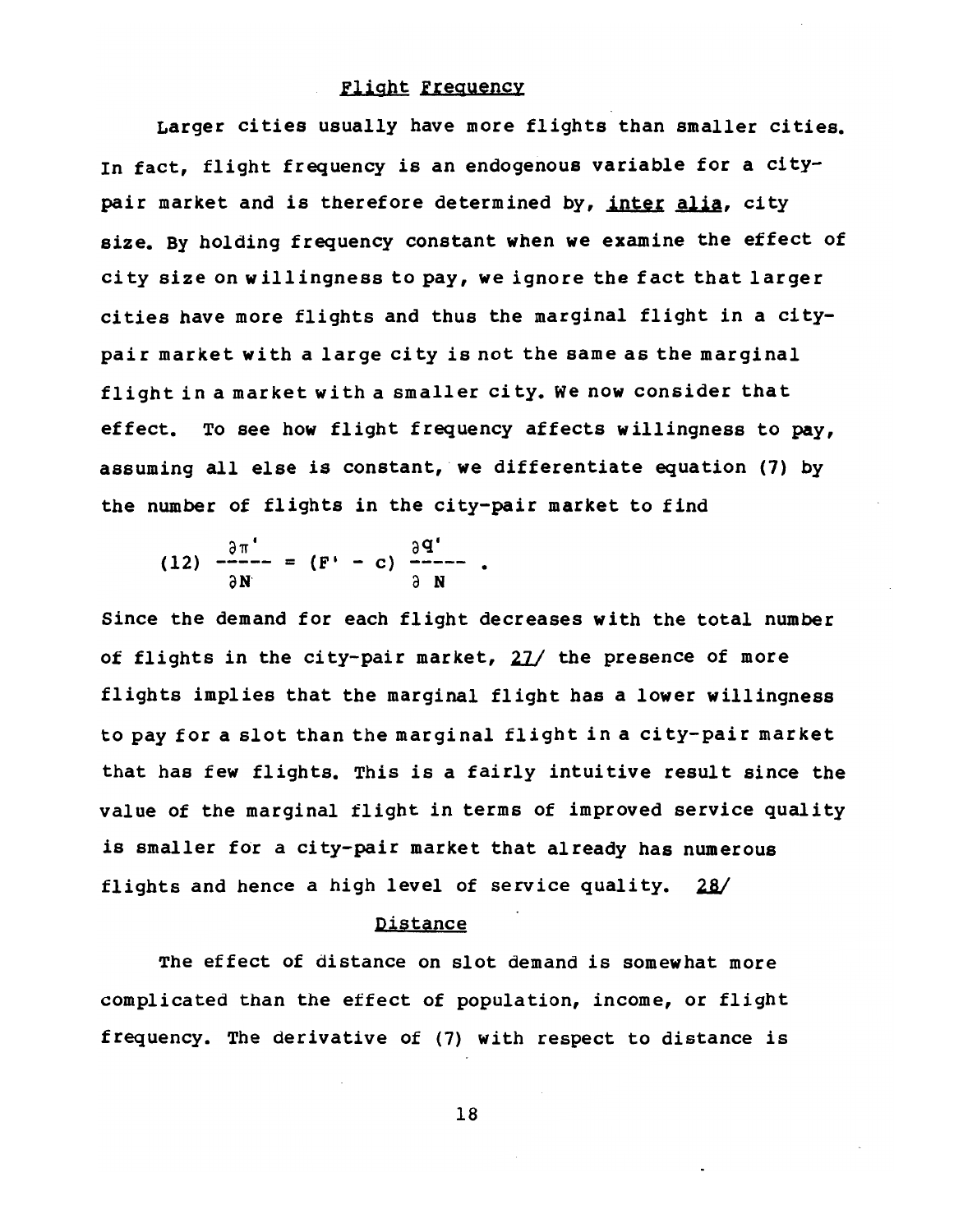$$
\begin{array}{cccc}\n\frac{\partial \pi}{\partial t} & \frac{\partial F}{\partial t} & \frac{\partial G}{\partial t} & \frac{\partial G}{\partial t} \\
(13) & \frac{\partial F}{\partial t} & = (- - - 1) - - q' + (F' - c) (- - - - - - - + - - -) \\
\frac{\partial G}{\partial t} & \frac{\partial G}{\partial t} & \frac{\partial G}{\partial t} & \frac{\partial G}{\partial t} & \frac{\partial G}{\partial t}\n\end{array}
$$

The first term of equation (13) represents the change in profits caused by the change in per passenger profits (fare minus costs) due to the cost increase resulting from an increase in distance. The second term represents the change in profits that results from a change in the number of passengers due both to the change in fare and the change in distance.

Since a monopolist cannot pass on all of an increase in variable costs to consumers, the first term is negative. This is true, a fortiori when we consider that a monopolist's ability to pass on any increase in variable costs depends inversely on the (absolute value of) the elasticity of demand which itself increases with distance.  $29/$  Por our sample of flights into St. Louis, the first term has an average value of -\$0.21. The sign of the second term depends on whether the change in passengers in response to the change in distance  $30/$  is matched by the change in passengers in response to the change in fare induced by the change in distance. On average for the sample there are 0.03 more passengers for each mile increase in distance, while there are 0.01 fewer passengers owing to the fare increase resulting from that increase in distance. The second term is therefore \$1.28, indicating that the entire expression is positive. Thus, while, a priori, the effect of distance on willingness to pay is ambiguous, our parameter estimates indicate that, on average, willingness to pay for slots increases with distance at a rate of just over a dollar per mile.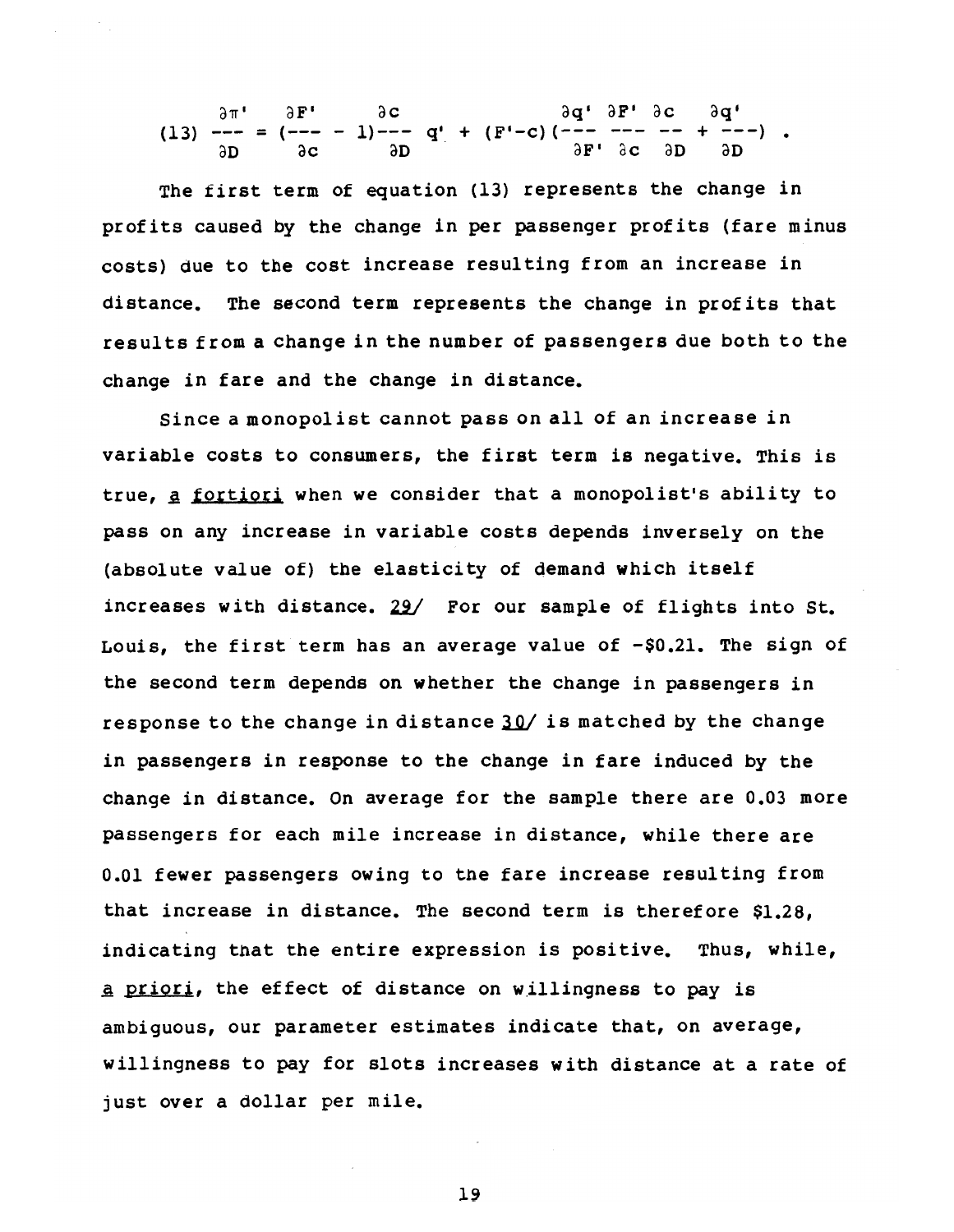#### Results

The assertion that dense markets would outbid sparse markets is only partially supported by the empirical evidence. If density is taken to mean the number of passengers in the city-pair market, it is a function of, inter alia, city size, distance and the number of flights (which in turn is a function of city size). While willingness to pay is higher, ceteris paribus, for larger cities and longer city-pair markets, it is lower for markets with more flights.

There are two other factors that affect willingness to pay which are not incorporated in the above analysis. First, if there are long run economies of scale in aircraft size, markets with larger aircraft would exhibit a higher willingness to pay for slots. Second, one component of fixed costs is the slot fee that is paid to land at the origin airport. Hence a higher slot fee at the origin city implies a lower willingness to pay for a slot fee at the destination airport. These two factors tend to have opposite effects: flights in dense markets generally use larger aircraft but, under a market, they would probably pay higher slot fees at the origin airport.

## V. The Misallocation Loss

In general, slot allocation by the FAA is not optimal, if only because the agency lacks the needed information on changing flight demand and cost schedules. However, the resulting misallocation would be corrected by a slot market. If an airline that received a slot were not in the best position to use it, a slot market would allow the sale of the slot to the carrier that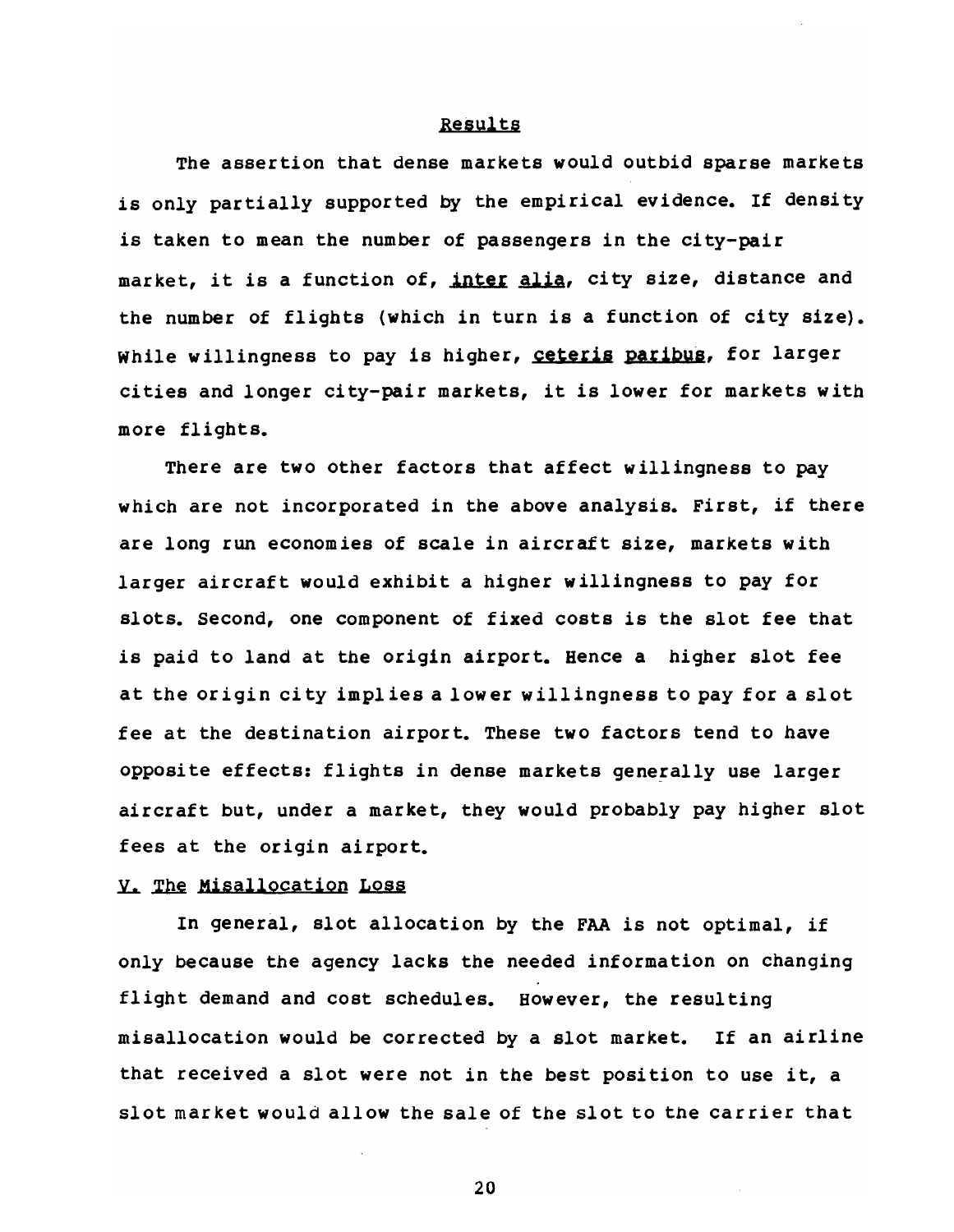could use it most efficiently. Such a sale would benefit both the buyer and seller of the slot and is therefore welfare enhancing. Such benefits are lost because a slot market is prohibited.  $31/$ 

We can estimate this misallocation loss by comparing our estimates of the actual loss that occurred when slots become scarce at St. Louis in *1981* to our estimates of the loss that would have occurred if a slot market had been allowed. The third and fourth columns of Table 4 show, respectively, the July number of flights and the post-PATCO strike reduction in slots, for each restricted hour.  $32/$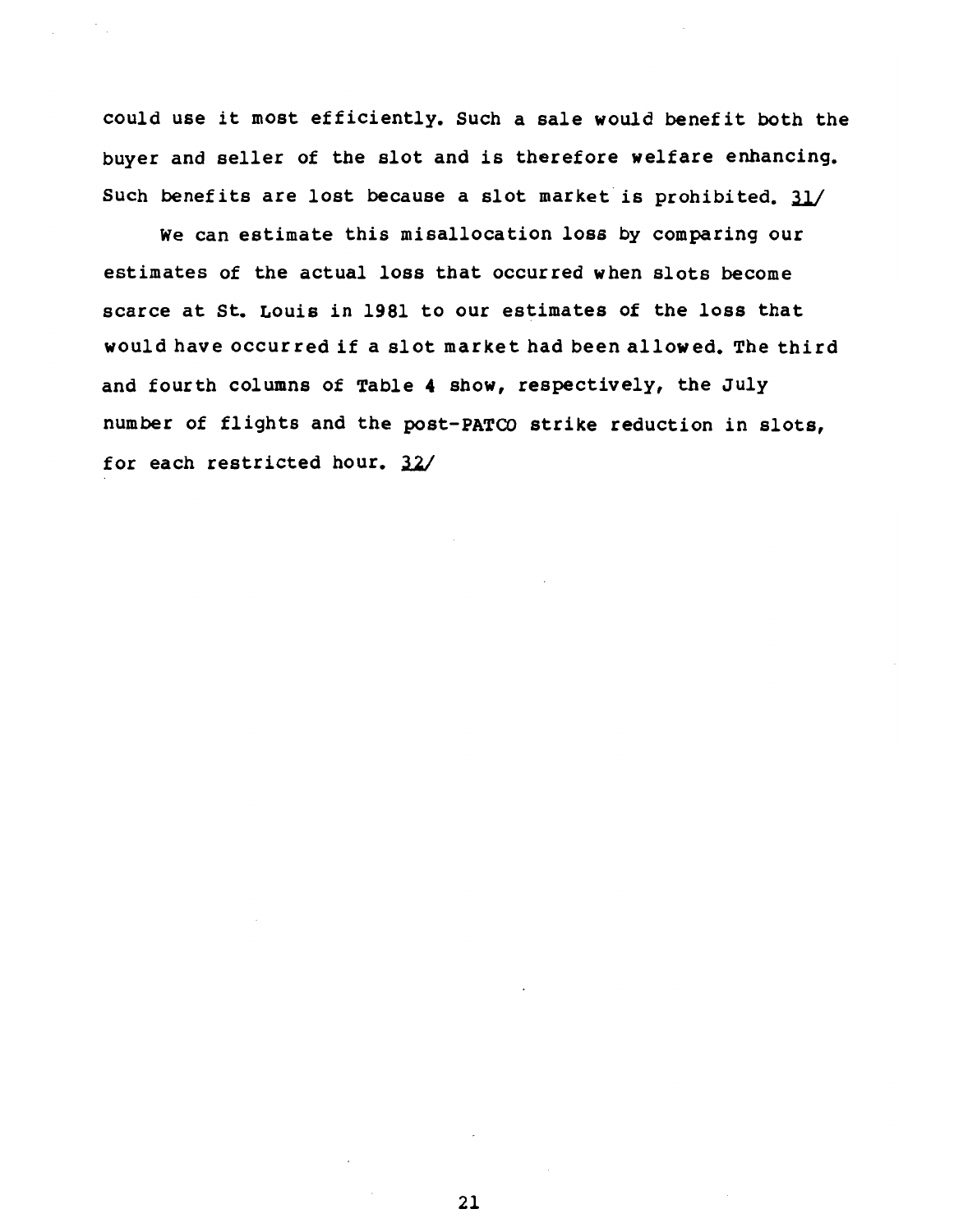## Table 4.

| Time<br><b>CDT</b> |                                       | Slots                                                      | Airline Initial Reduction<br>in Slots                             | Loss<br>w/o Mkt       | Loss<br>$w /$ Mkt | Missallocation<br>Loss |
|--------------------|---------------------------------------|------------------------------------------------------------|-------------------------------------------------------------------|-----------------------|-------------------|------------------------|
| 8<br>am            | TW<br>OZ<br>RC                        | 15<br>18<br>ı                                              | 7<br>8<br>$\boldsymbol{0}$                                        | 2,495<br>814          |                   |                        |
|                    | DL<br>AA<br>EA                        | ı<br>4<br>$\mathbf{I}$                                     | $\begin{array}{c} 0 \\ 2 \\ 0 \end{array}$                        | 602                   |                   |                        |
|                    | total                                 | 40                                                         | 17                                                                | 3,911                 | 3,511             | 400                    |
| 11<br>am           | TW<br>OZ<br>DL<br>AL<br>TI<br>EA      | 14<br>ı<br>$\mathbf 1$<br>$\mathbf 1$<br>ı<br>$\mathbf{I}$ | 5<br>$\mathbf 0$<br>0<br>$\bf{0}$<br>$\bf{0}$<br>$\boldsymbol{0}$ | 4,213                 |                   |                        |
|                    | total                                 | 19                                                         | 5                                                                 | 4,213                 | 2,722             | 1,491                  |
| 12<br>noon         | TW<br>OZ<br>RC<br>DL<br>EA            | <b>37112</b>                                               | 0<br>1<br>0<br>0<br>1                                             | 313                   |                   |                        |
|                    | total                                 | 14                                                         | 2                                                                 | 973<br>1,286          | 703               | 583                    |
| ı<br>pm            | TW<br><b>RC</b><br>NW                 | 11<br>1<br>$\mathbf 1$                                     | 4<br>0                                                            | 3,923                 |                   |                        |
|                    | AA<br>OZ                              | 5<br>15                                                    | 0<br>3<br>7                                                       | 3,750<br>2,495        |                   |                        |
|                    | total                                 | 33                                                         | 14                                                                | 10,168                | 7,158             | 3,010                  |
| 3<br>pm            | TW<br>OZ<br>$\mathbf{DL}$<br>EA<br>RC | 14<br>10<br>$\frac{2}{1}$                                  | <b>87100</b>                                                      | 7,672<br>2,325<br>462 |                   |                        |
|                    | total                                 | 28                                                         | 16                                                                | 10,459                | 8,959             | 1,500                  |

## The Welfare Loss Arising from Slot Misallocation (in dollars per day) .

22

 $\sim$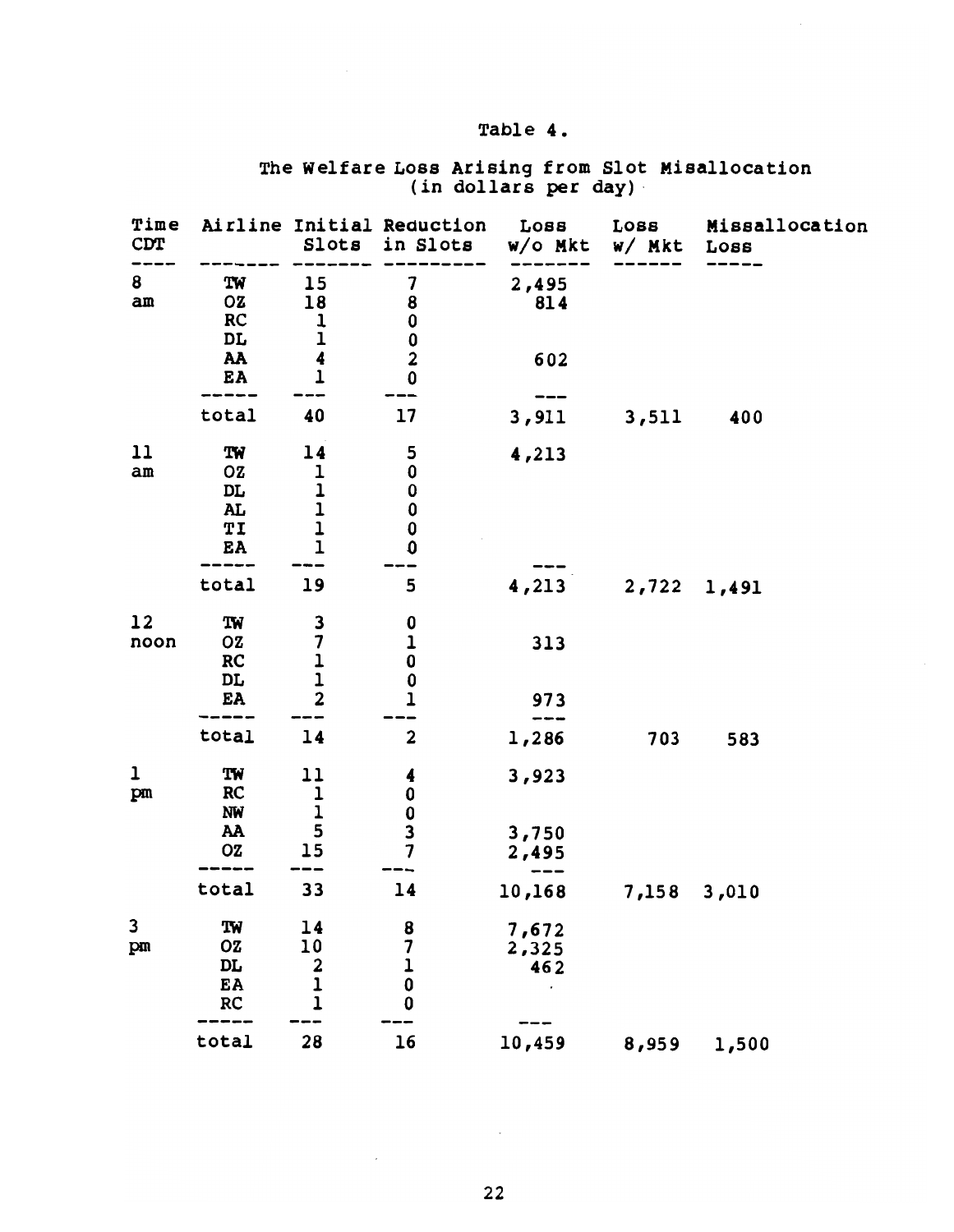## Table 4 (continued)

| 5<br>pm | TW<br>NW   | 19     | 12<br>0        | 18,000 |        |        |
|---------|------------|--------|----------------|--------|--------|--------|
|         | DL         |        |                | 1,823  |        |        |
|         | OZ         | 3<br>3 | $\frac{2}{2}$  | 1,257  |        |        |
|         | AA         | 6      | 4              | 3,959  |        |        |
|         | EA         |        | 0              |        |        |        |
|         | TI         |        | $\bf{0}$       |        |        |        |
|         |            |        |                |        |        |        |
|         |            |        |                |        |        |        |
|         | total      | 34     | 20             | 25,039 | 20,120 | .4,914 |
| 6       | TW         | 10     | 5              | 4,942  |        |        |
| pm      | RC         | 2      | ı              | 599    |        |        |
|         | FL         |        | 0              |        |        |        |
|         | EA         |        | 0              |        |        |        |
|         | AL         | 2      | ı              | 144    |        |        |
|         | DL         |        | 0              |        |        |        |
|         | OZ         | 6      | $\overline{2}$ | 426    |        |        |
|         |            |        |                |        |        |        |
|         | total      | 23     | 9              | 6,111  | 3,733  | 2,378  |
|         | city total |        |                | 61,187 | 46,906 | 14,281 |

Airlines:

| AA - American            |
|--------------------------|
| $AL - U.S. Air$          |
| DL - Delta               |
| $EA$ - Eastern           |
| $FL - Frontier$          |
| NW - Northwest Orient    |
| $OZ - Ozark$             |
| $RC - Republic$          |
| TI - Texas International |
| - Trans World            |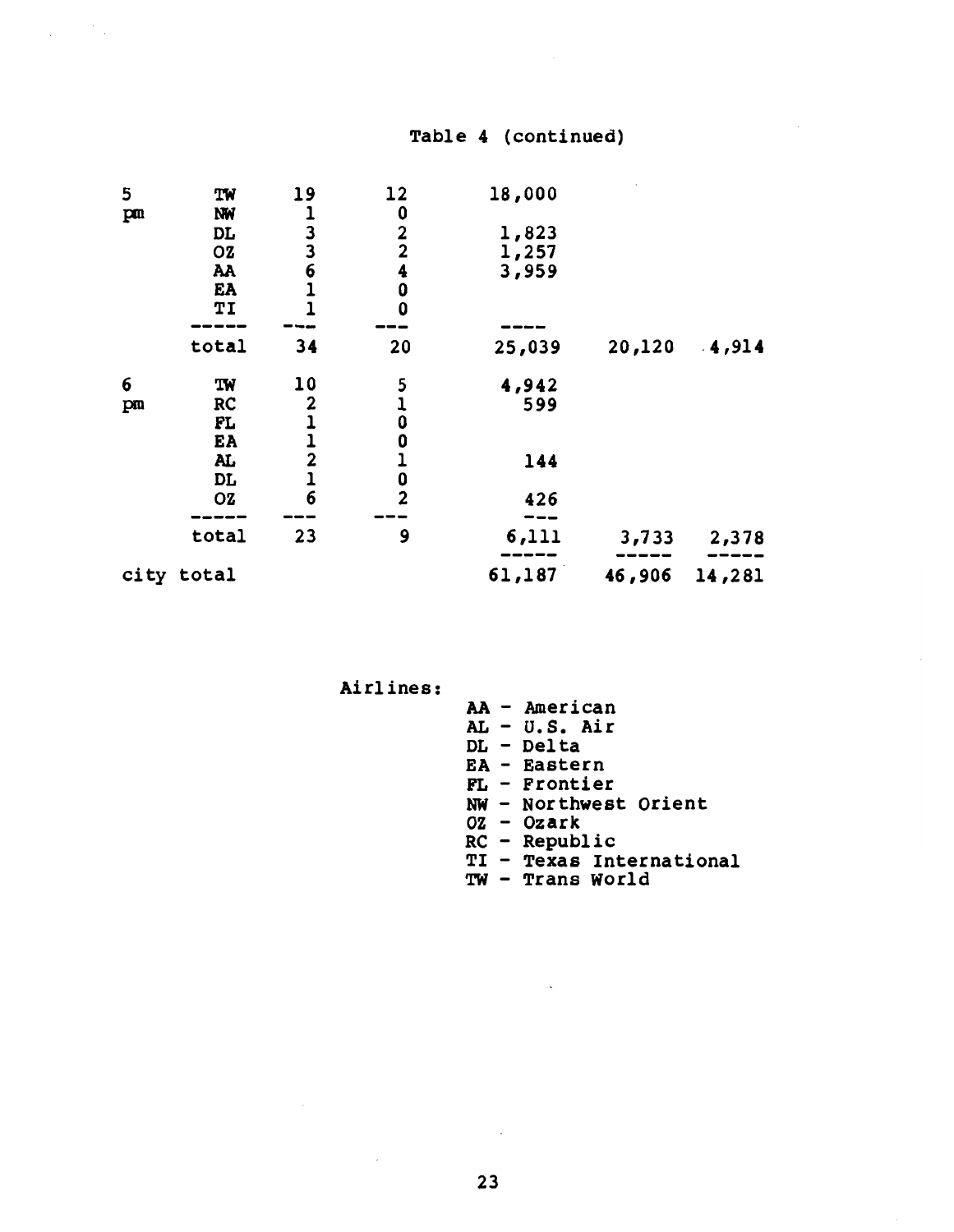The fifth column in Table 4 is the estimated loss that each airline (and its passengers) suffered from reducing the number of its flights as required by the FAA, in the absence of a slot market. To construct these estimates, we assume that each airline dropped its least profitable flights (those with the lowest value to consumers) during each restricted hour, as predicted by equation  $(7)$ .  $33/$  The total loss for all airlines serving st. Louis (and their passengers) is the value of all cancelled flights. As can be seen at the bottom of column five, our estimate of the total loss without a slot market is \$61,187 per day.

The loss that would have occurred if a slot market had been allowed is the value, during each restricted hour, of the same number of lowest valued flights predicted by equation (7), but without regard to airline. These estimates, which are presented in the sixth column of Table **4,** total \$46,906 per day for all restricted hours at st. Louis. The difference between the totals of columns 5 and 6 is the misallocation loss caused by the FAA ban on slot sales. As seen in the seventh column, the estimated misallocation loss is \$14,281 per day.

Relaxing two of our assumptions would likely have significant effects on these results. First, if passengers are less sensitive to arrival time than is assumed here, both the actual and hypothetical losses arising from the slot restrictions will be lower, since many passengers would shift from peak to off-peak flights and would incur only the losses associated with the less convenient arrival time. If passengers are completely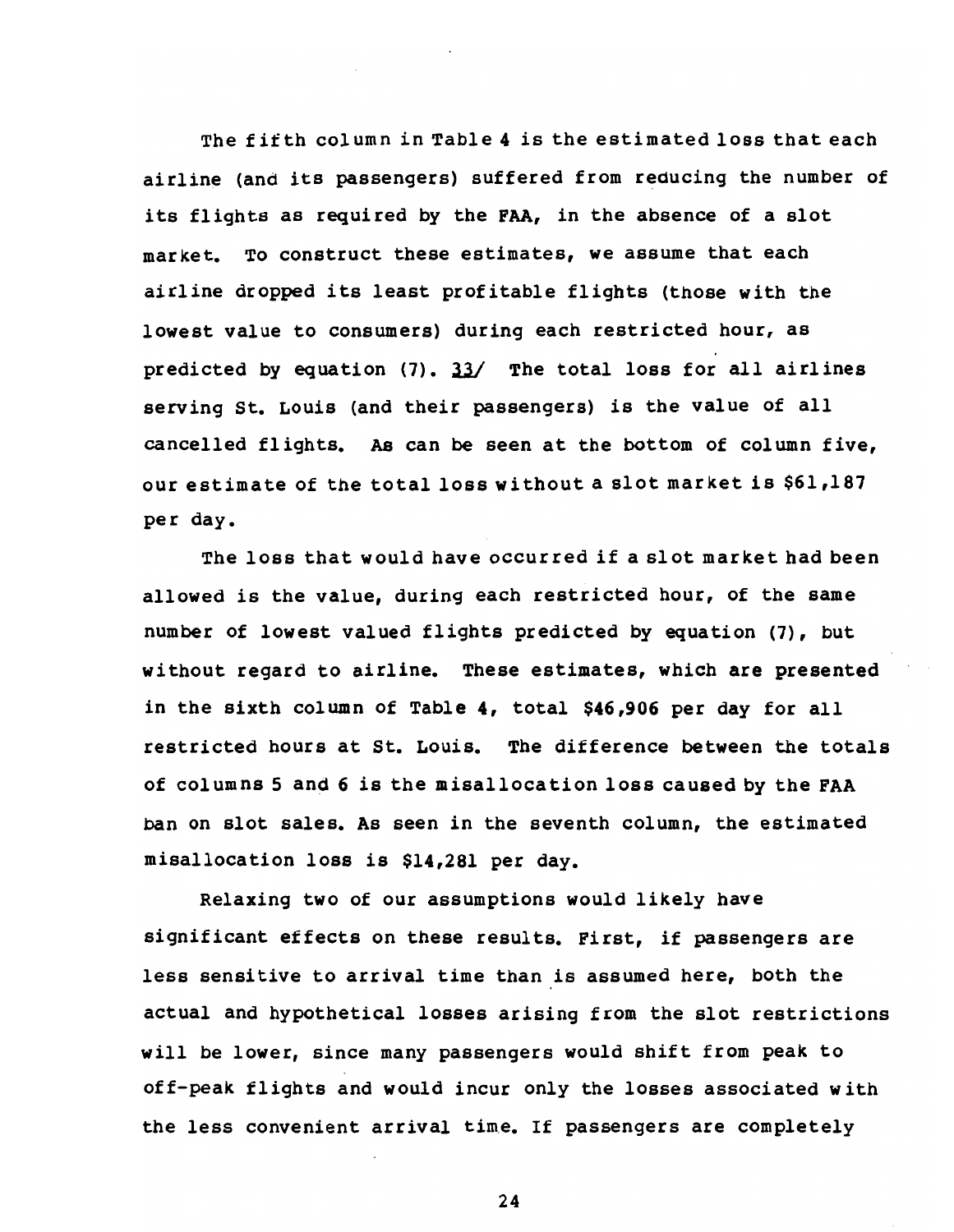indifferent to arrival time and all passengers could be accommodated at some time of the day, there would be no loss at all. 34/ Second, we have ignored international flights, commuter flights and cargo flights. The estimated welfare loss from prohibiting slot sales would be even greater if these flights were included in our sample. These flights comprise approximately 18 percent of the total flights to St. Louis. If the excluded flights had an average willingness to pay for slots that was the same as that of the flights in our sample, the misallocation loss would be about 18 percent higher than our estimate. If, on average, the willingness to pay of these omitted flights differs from the willingness to pay of the flights in our sample, the gains from sales will be more than 18 percent greater than our estimates, since the average difference between the value of a slot to the selling airline and its value to the buying airline would be greater.  $35/$ 

## YI. The Entry Barrier Loss

In a city-pair market where one or both airports are slot constrained, incumbent airlines face a reduced threat of entry to the extent that other airlines incur added costs to obtain the slot needed to enter. If there were a market for slots, any airline could obtain slots at the market price. Because carriers can only obtain slots through barter, entry will require incurring extra transaction costs to obtain the marginal slot at the constrained airport, or paying a higher price for an inframarginal slot. To the extent that incumbents can maintain fares above the level that would cover average cost (including the cost of obtaining the marginal slot), the prohibition of a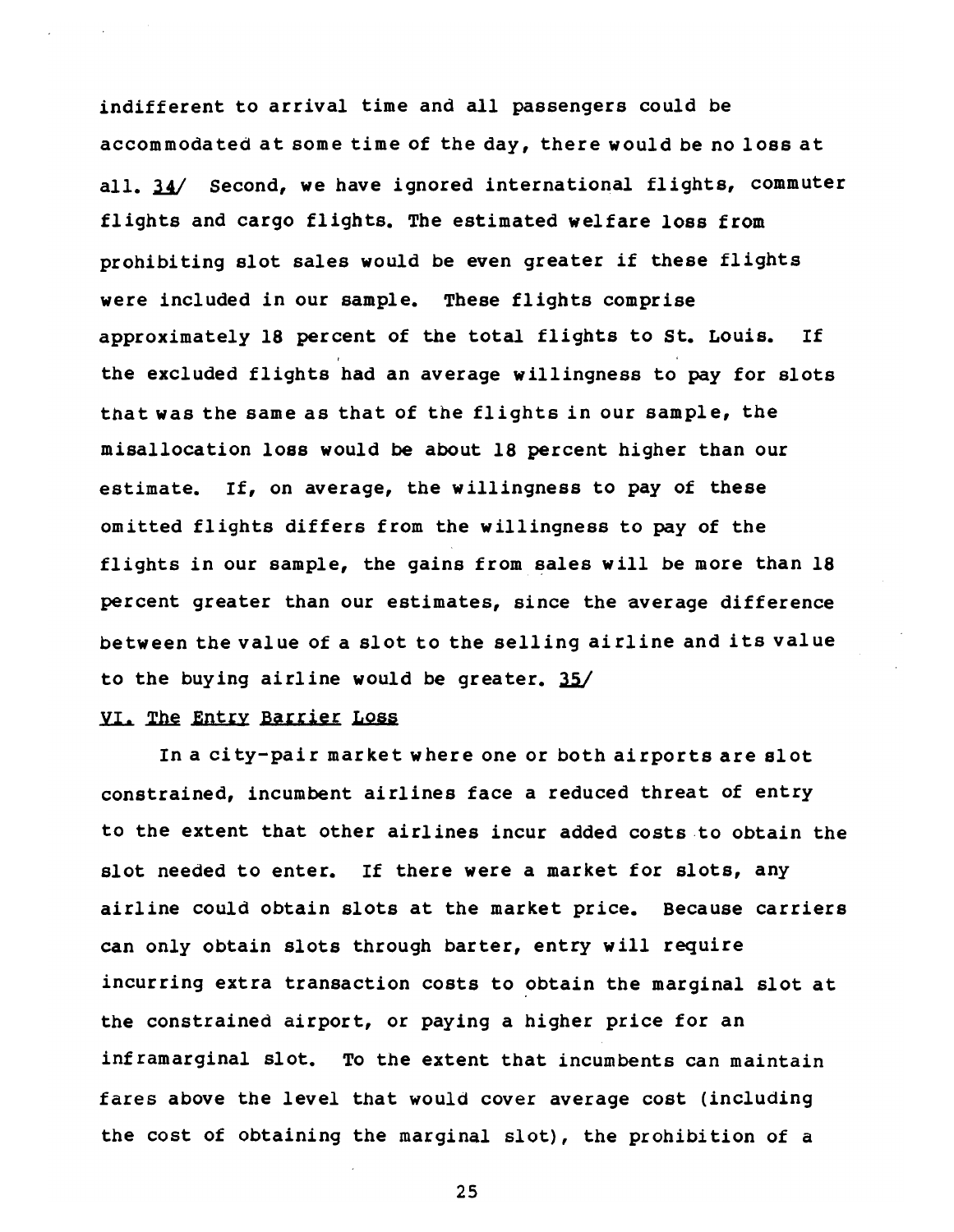slot market results in a welfare loss. This entry barrier loss is in addition to any loss arising from a misallocation of slots.

The ability of incumbents co maintain fares above average costs depends both on concentration and on barriers to entry. In highly concentrated markets where actual competition is weak, the threat of entry tends to restrain incumbent sellers' pricing behavior. 36/ Where entry barriers are low, concentrated markets may have prices that are little higher than those in unconcentrated markets. By contrast where there are high entry barriers, prices should rise in concentrated markets relative to those in less concencrated markets. Thus, in addition to their familiar effect on the price level, entry barriers should strengthen the relationship between concentration and price, because absent potential competition, the ability to raise fares is more dependent on the intensity of actual competition. Some recent research provides evidence that is consistent with this conclusion and with the notion that a slot market ban creates a barrier to entry into city-pair markets.

Graham and Kaplan (1982) examined the relationship between airline fares and market structure.  $37/$  Included in their model are measures of the following structural variables: distance; the volume of passenger traffic; Ja/ the Herfindahl concentration index (to measure actual competition); the product of the per capita incomes in the city-pair; and dummy variables for tourist markets (those involving Florida, Hawaii, Las Vegas, and Reno), markets served by newly certificated airlines, and the three cities that were slot-constrained before the PATCO strike (New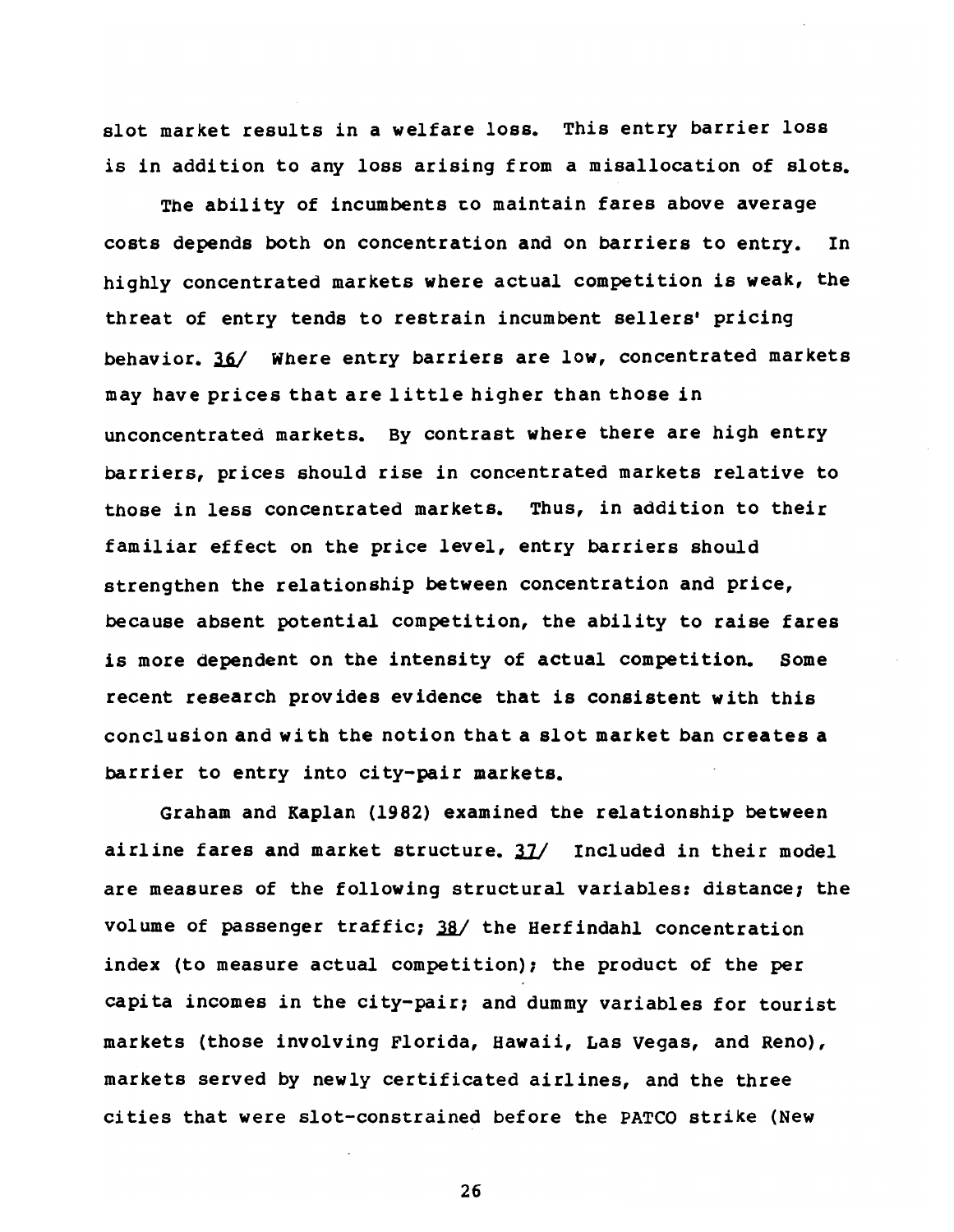York, washington, and Chicago). The results of estimating the model are presented in Table 5. 39/

The coefficients of the Berfindahl index are of particular interest; they are positive and significant at the 95 percent level for *all* five quarters. Of additional interest is the small magnitude of these coefficients for the samples covering the third quarter of 1980 through the second quarter of *1981.* If the air transportation markets in the samples were perfectly contestable, concentration would have no effect on fares, because the threat of potential competition would always keep them at the level of costs.  $40/$  The small but significant coefficients during the pre-strike period indicate that, while the markets are not perfectly contestable, an increase in concentration leads to only a small increase in fare. By contrast, the results for the second quarter of *1982,* after the PATOO strike, show a' coefficient for the Berfindahl index that is *1.8* to 2.5 times higher than for the pre-PATCO samples.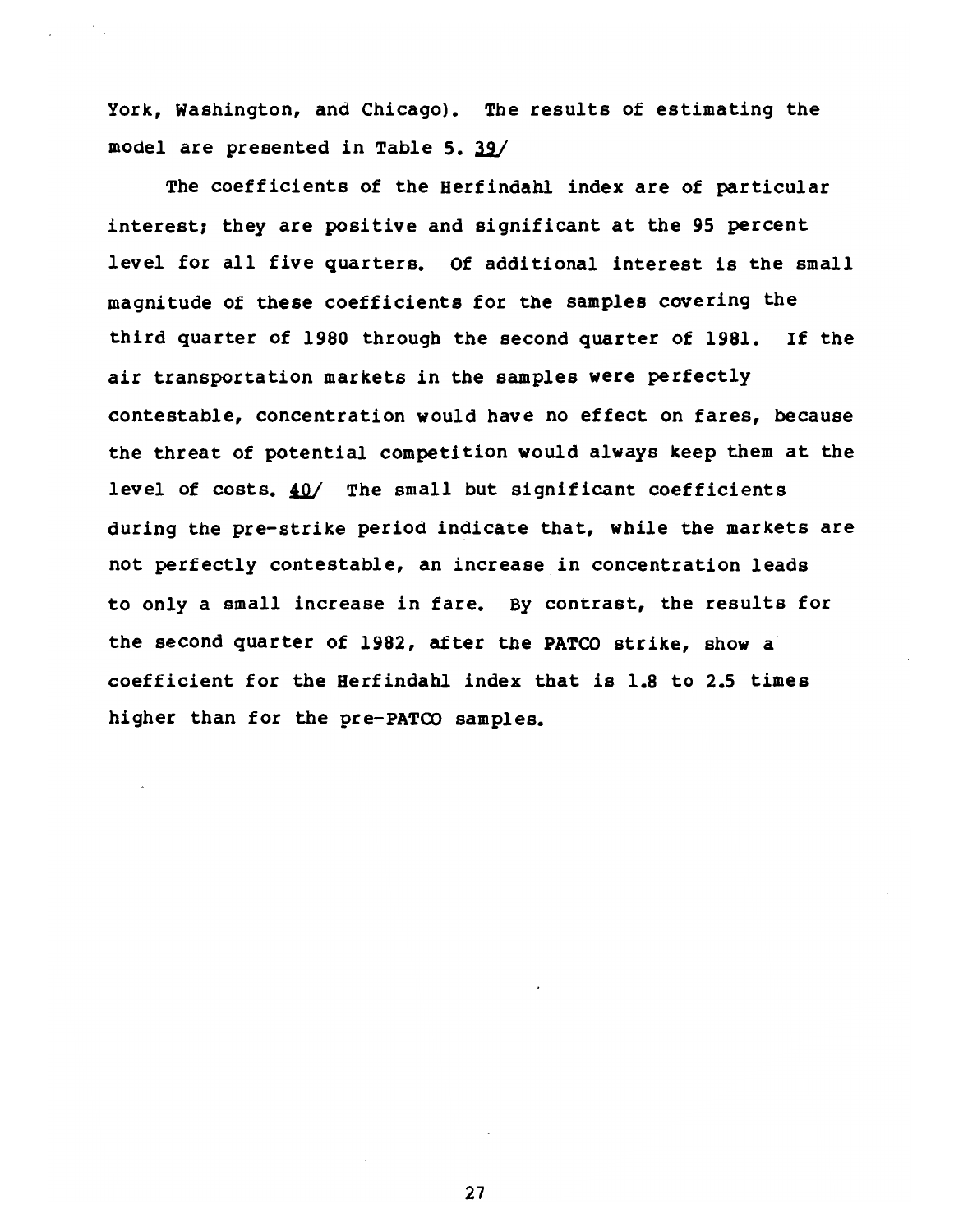### Table 5

| Independent<br>Variables  | 3rd<br>1980       | 4th<br>quarter quarter quarter quarter<br>1980 | <b>lst</b><br>1981 | 2 <sub>nd</sub><br>1981 | 2nd<br>quarter<br>1982 |  |
|---------------------------|-------------------|------------------------------------------------|--------------------|-------------------------|------------------------|--|
|                           |                   |                                                |                    |                         |                        |  |
| intercept                 | 8.189             | 8.050                                          | 7.407              | 8.041                   | 8.733                  |  |
| In distance               | $-.481$<br>(.003) | $-.463$<br>(.003)                              | $-.436$<br>(.003)  | $-1483$<br>(.003)       | $-1498$<br>(.004)      |  |
| ln passengers<br>(fitted) | $-.017$           | $-.012$<br>$(.003)$ $(.003)$                   | $-.003$<br>(.004)  | $-.021$<br>(.003)       | $-.011$<br>(.005)      |  |
| In Herfindahl             | .080<br>(.010)    | .078<br>(.009)                                 | .109<br>(.010)     | .086<br>(.008)          | .198<br>(.012)         |  |
| newly<br>certificated     | $-.251$<br>(.010) | $-.212$<br>(.010)                              | $-.205$<br>(.010)  | $-.212$<br>(.010)       | $-.276$<br>(.012)      |  |
| tourist                   | $-0.95$<br>(.006) | $-.073$<br>(.005)                              | $-.112$<br>(.005)  | $-.096$<br>(.005)       | $-0.060$<br>(.007)     |  |
| In per capita<br>income   | .021<br>(.009)    | .012<br>(.009)                                 | .060<br>(.009)     | .053<br>(.008)          |                        |  |
| New York                  | .055<br>(.013)    | .046<br>(.014)                                 | .046<br>(.014)     | .062<br>(.013)          | .020<br>(.018)         |  |
| Chicago                   | .008<br>(.011)    | .021<br>(.011)                                 | .021<br>(.011)     | .040<br>(.020)          | .038<br>(.015)         |  |
| Washington                | .063<br>(.014)    | .030<br>(.013)                                 | .030<br>(.013)     | .041<br>(.018)          | .042<br>(.017)         |  |
| R <sub>2</sub>            | .889              | .870                                           | .842               | .868                    | .897                   |  |
|                           |                   |                                                |                    |                         |                        |  |

#### Estimated Relationships Between Market Structure Characteristics and Fares·

Standard errors are in parentheses. The standard errors for 2nd quarter 1982 are biased upwards very slightly due to the use of two-stage least squares.

## $ln = 1$ ogarithm

Sources: Graham and Kaplan (1982) and special model run for 2nd quarter 1982 by Kaplan and Osmolskis.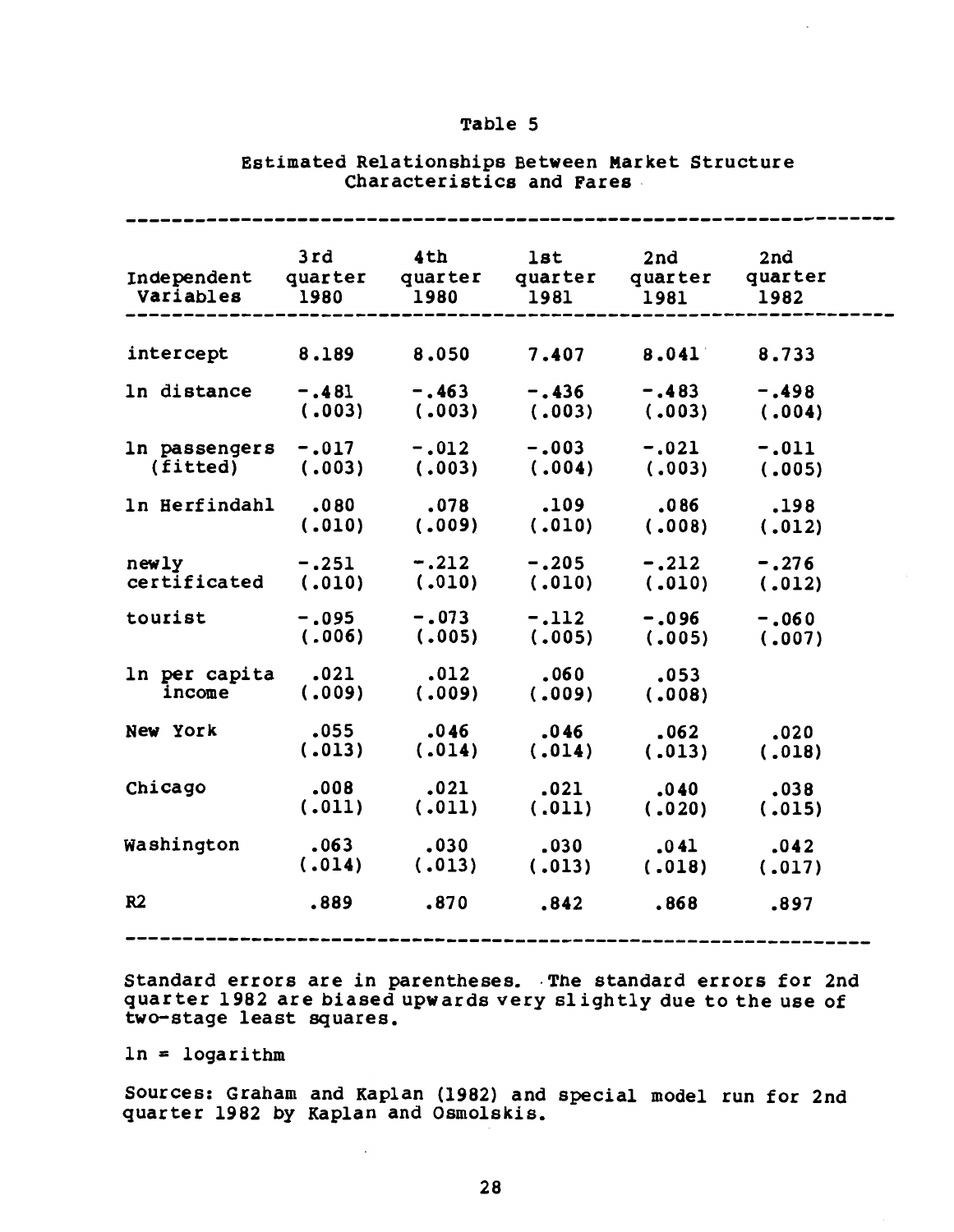From the post-strike increase in the strength of the concentration-price relationship, we can draw inferences about the entry barrier created by a slot-market ban. The second quarter 1981 (pre-strike) Berfindahl coefficient implies that a city-pair market with a single airline would have fares 8.6 percent higher than a market with four equal-sized carriers. By contrast in the same quarter in 1982 (after the strike), the single airline market would have fares 19.8 percent higher than the market with four carriers. This increase is consistent with the hypothesis that the FAA's slot-market ban creates an entry barrier which reduced the contestability of airline markets after the PATCO strike and increased incumbent carriers' ability to exert monopoly power over fares.

The potential welfare loss arising from creating entry barriers in City-pair markets can be obtained by comparing the monopolist's long run price, as given by equation (6), and the price that would be Charged in a perfectly contestable market, which equals average cost including the slot scarcity value (see equation (8)). The linear approximation of this dead-weight welfare loss,  $W$ , is  $41/$ 

(14) 
$$
W = \frac{1}{2}
$$
 (F' - c) [q(c) - q(F')]

We estimated this loss for each of the restricted-hour st. Louis flights that we predict would have continued after the PATCO strike if there were no initial misallocation of slots (i.e., if the FAA allocation were the market allocation). With no slot misallocation, the scarcity value of each slot would be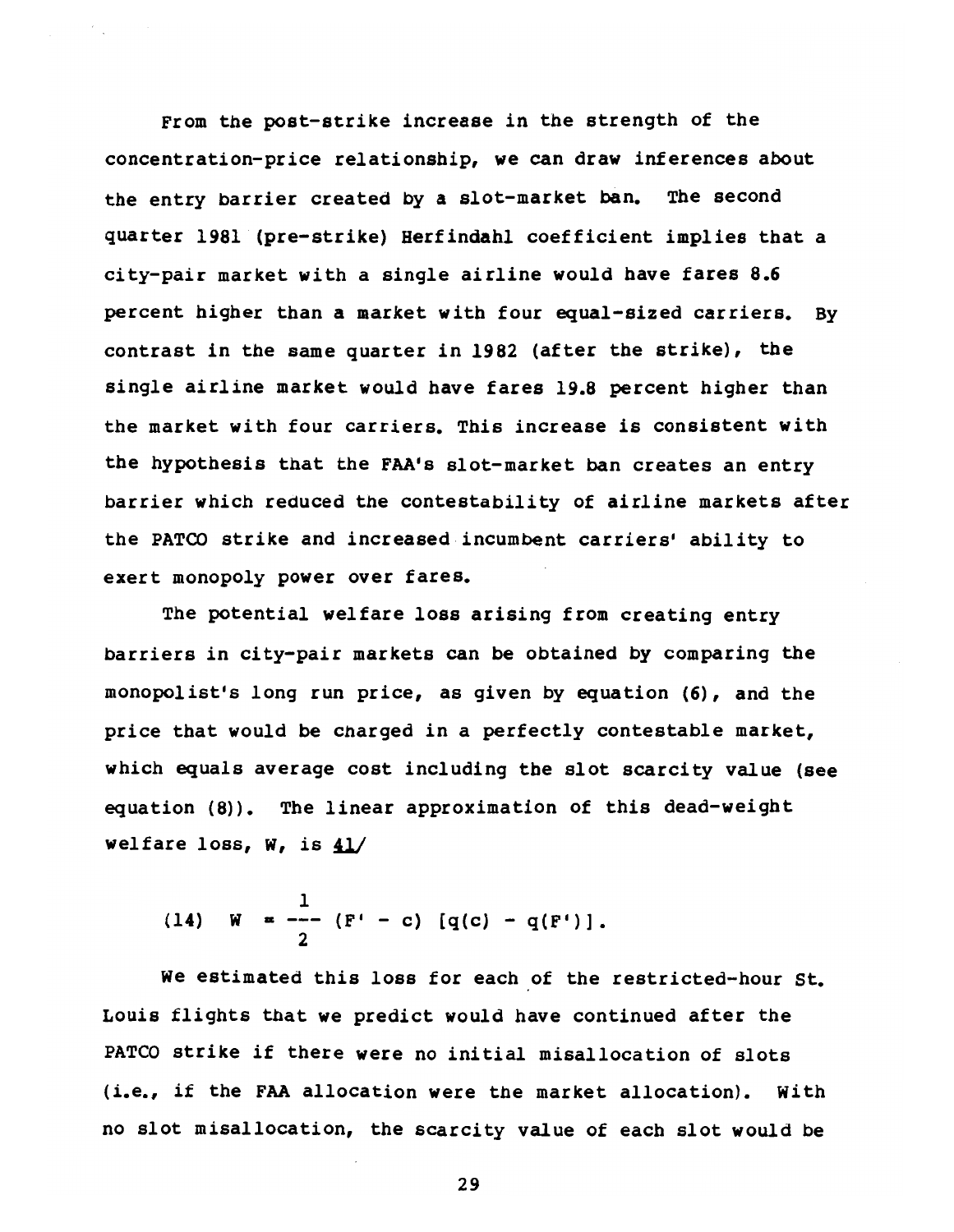its market price (see Table 3). In the second column of Table 6, we present, for each of the seven restricted hours, the welfare loss that would result from insurmountable entry barriers. The total estimated welfare loss for all restricted-hour flights to st. Louis is \$84,468 per day.

Of course, even absent a slot market, city-pair markets serving slot-constrained airports are not free from' actual and potential competition, nor would they necessarily be perfectly contestable with a slot market. In fact, if we relax our assumption that passengers are highly sensitive to arrival time, an important source of actual competition for restricted-period flights is flights during unrestricted hours. Hence the figures in the second column of Table 6 represent the upper bound of the welfare loss that occurs when entry barriers are created. If the prohibition of a slot market imposes moderate, but not insurmountable, entry barriers, the welfare loss would be less. For example, if barriers to entry were high enough to enable incumbent airlines to maintain fares that are 10 percent above costs (or the monopoly price if that is less), the linear approximation of the entry barrier loss would be given by the figures in the third column of Table 6, yielding a total (for all restricted hours) welfare loss of \$11,844 per day. 42/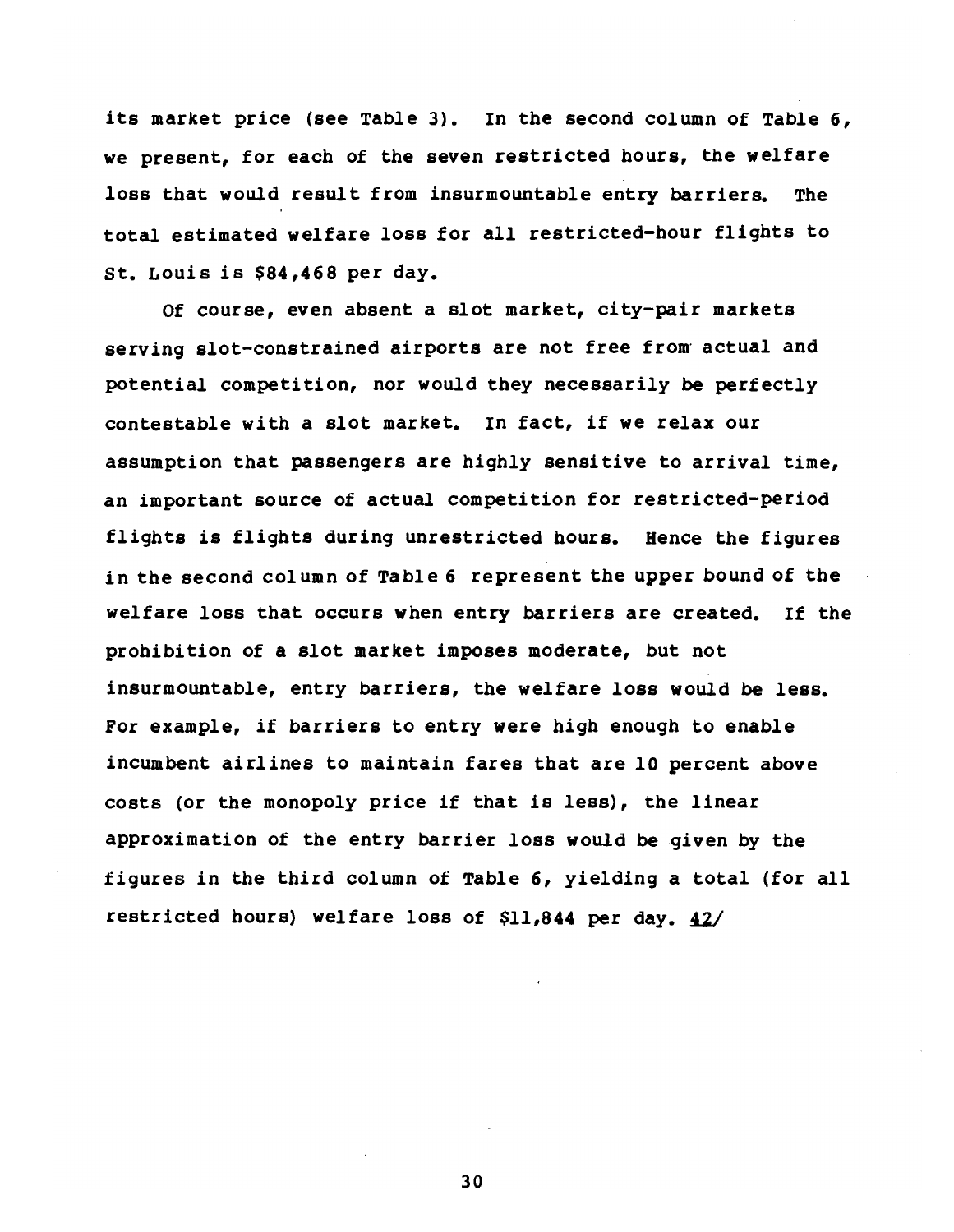## Table 6.

## The Potential Welfare Loss Arising from Entry Barriers (in dollars per day)

| Time<br><b>CDT</b> |          | Welfare Loss<br>due to<br>Insurmountable<br><b>Entry Barriers</b> | Welfare Loss<br>due to<br>Moderate<br>Entry Barriers |  |
|--------------------|----------|-------------------------------------------------------------------|------------------------------------------------------|--|
|                    | 8 am.    | 6,468                                                             | 749                                                  |  |
|                    | $11$ am. | 10,799                                                            | 1,452                                                |  |
|                    | 12 noon  | 3,524                                                             | 409                                                  |  |
|                    | $1$ pm.  | 17,810                                                            | 2,624                                                |  |
|                    | 3 pm.    | 16,380                                                            | 2.181                                                |  |
|                    | 5 pm.    | 10,338                                                            | 2,069                                                |  |
|                    | 6 pm.    | 19,144                                                            | 2,386                                                |  |
|                    | Total    | 84,486                                                            | 11,844                                               |  |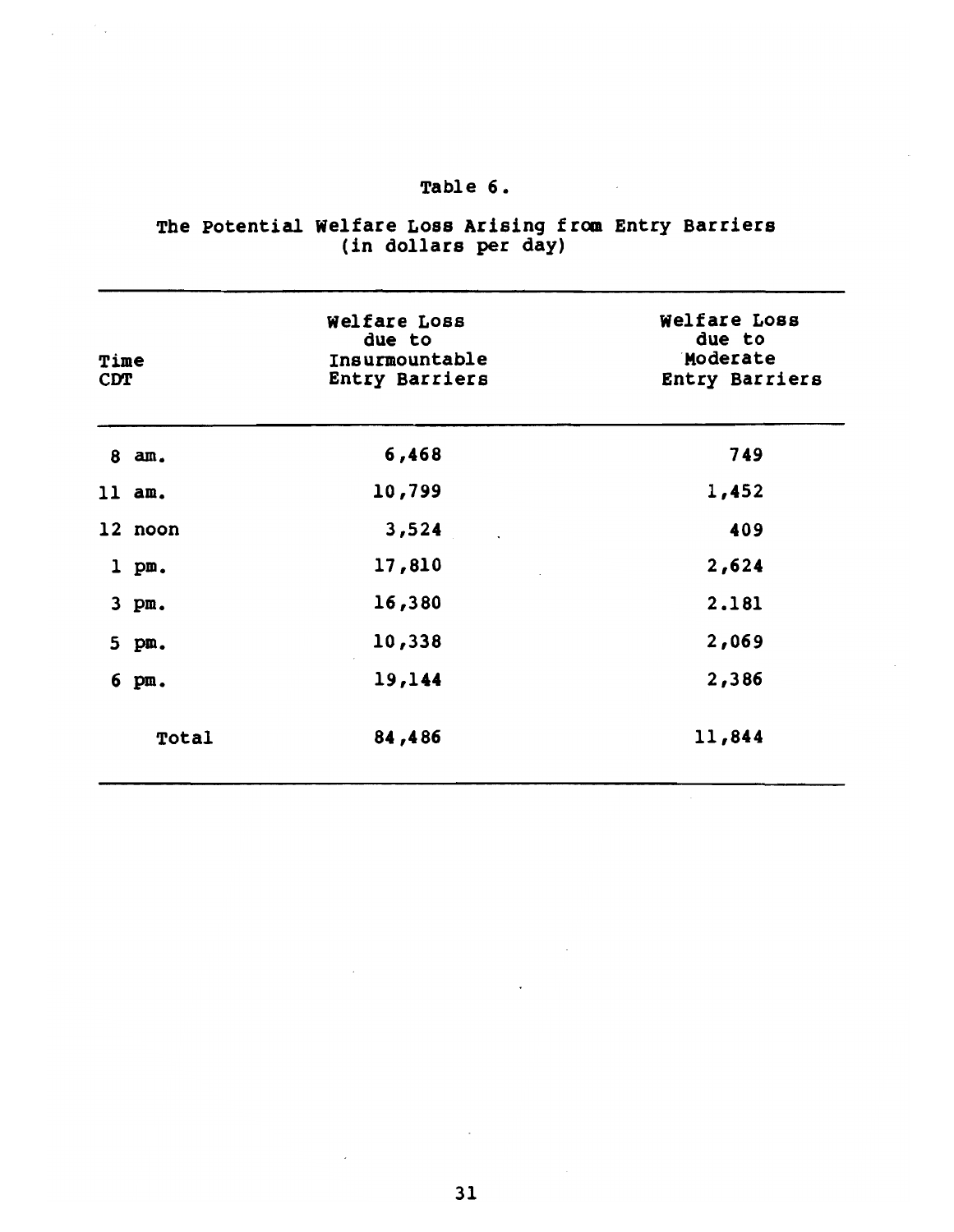## VII. Summary and Conclusions

In this paper we derive and estimate an airline demand schedule for slots and use it to evaluate some benefits that would accrue to consumers if the FAA permitted a slot market. These benefits result because of the superiority of a market system to a system of initial allocation by the FAA and restrictions on the subsequent sale of slots among, carriers. The benefits take two forms: substitution of high-valued flights for low-valued flights and elimination of a barrier to entry into city-pair markets. For a sample of flights to st. Louis, we estimate that these benefits would amount to thousands of dollars per day, or millions of dollars per year.

We also estimate the equilibrium prices of slots during restricted hours of the day at st. Louis. Such prices would provide two important signals: they would encourage airlines to shift flights to less congested hours, and they would indicate which airports and which times of the day suffer from the greatest scarcity--thereby aiding the FAA in allocating resources to the expansion of the air traffic control system.

Finally, our finding that airline willingness to pay for slots increases with distance has an implication for FAA restrictions on the stage length of flights at certain airports. For example, it implies that the FAA's policy of restricting the use of Washington National airport to non-stop flights of less than 1000 miles (previously 650 miles) and Orange County's John Wayne airport's policy of restricting operations to non-stop flights of less than 500 miles results in an inefficient use of the airspace at those airports.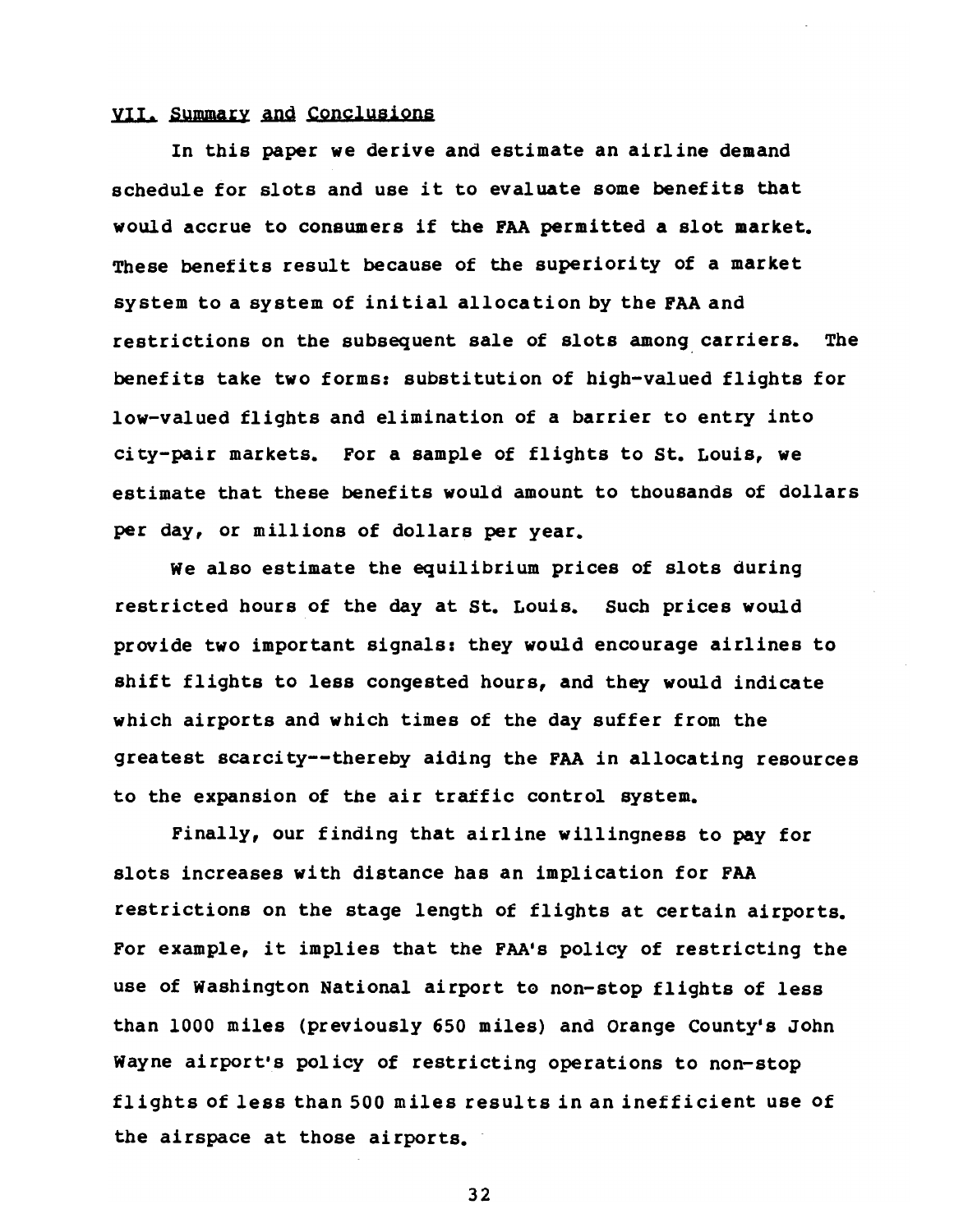#### FOOTNOTES

• The authors are, respectively, Foreign Service Officer, Department of State, and Deputy Assistant Director for Regulatory Analysis, Federal Trade Commission. The views expressed in this paper are their own and do not necessarily represent the views of the Department of State, the Federal Trade commission, nor any individual Commissioner. While the paper has been improved by comments from several colleagues, including Keith Anderson, OOug Davis, John Hilke, Pauline Ippolito, and Mark Plummer, any remaining errors are solely the authors'.

1/ A slot is a right to use the navigable airspace for an airline operation--a take-off or a landing--at a given airport during a given hour of the day. In this paper, we focus solely on landing slots.

2/ In 1969 the FAA promulgated the High Density Airport Rule, in response to increasing airspace congestion (14 CFR 61.1). This regulation imposed limits on the take-offs and landings per hour at four airports: Kennedy, LaGuardia, National, and O'Hare. operations that did not inVOlve these four airports were not restricted.

In 1981, in response to the PATCO strike, the agency established reduced schedules for 22 airports, including the four that had been constrained under the High Density Rule (46 FR 44424, 9/4/81). The number of landings per hour was reduced by a percentage chosen by the FAA, which varied across airports and by time of day. While off-peak hours appear to have been largely unaffected, reductions for busier hours ranged up to 67 percent of prestrike schedules.

 $1/$  For the purposes of our study, St. Louis has two important characteristics. First, it had not been restricted before the PATCO strike. Thus, unlike New York, Washington and Chicago, pre-<br>strike air travel to St. Louis was not affected by the FAA's High<br>Density Airport Rule. Second, St. Louis has relatively little ensity Alfport Rule. Second, St. Louis has felatively little<br>.nternational travel. Since data on international travel are not<br>is complete as those available for domestic travel, we felt it as complete as those available for domestic travel, we felt it<br>best to minimize the effect of international travel on slot demand.

 $\frac{1}{2}$  Ideally, we would estimate the flight demand function (or at least the city-pair demand function) for our sample of flights<br>into St. Louis in July, 1981. Unfortunately, we are unable to do so because, since airline deregulation, we are unable to observe the fares that passengers actually pay. The use of the coach fare or some measure of average fares is appropriate when passengers on each flight pay the same fare or when the fraction of each type of fare is the same on each flight. Since this is no longer<br>the case, we are unable to estimate the demand due to inadequate fare data. We know of no estimates of demand functions using data for the post-deregulation period.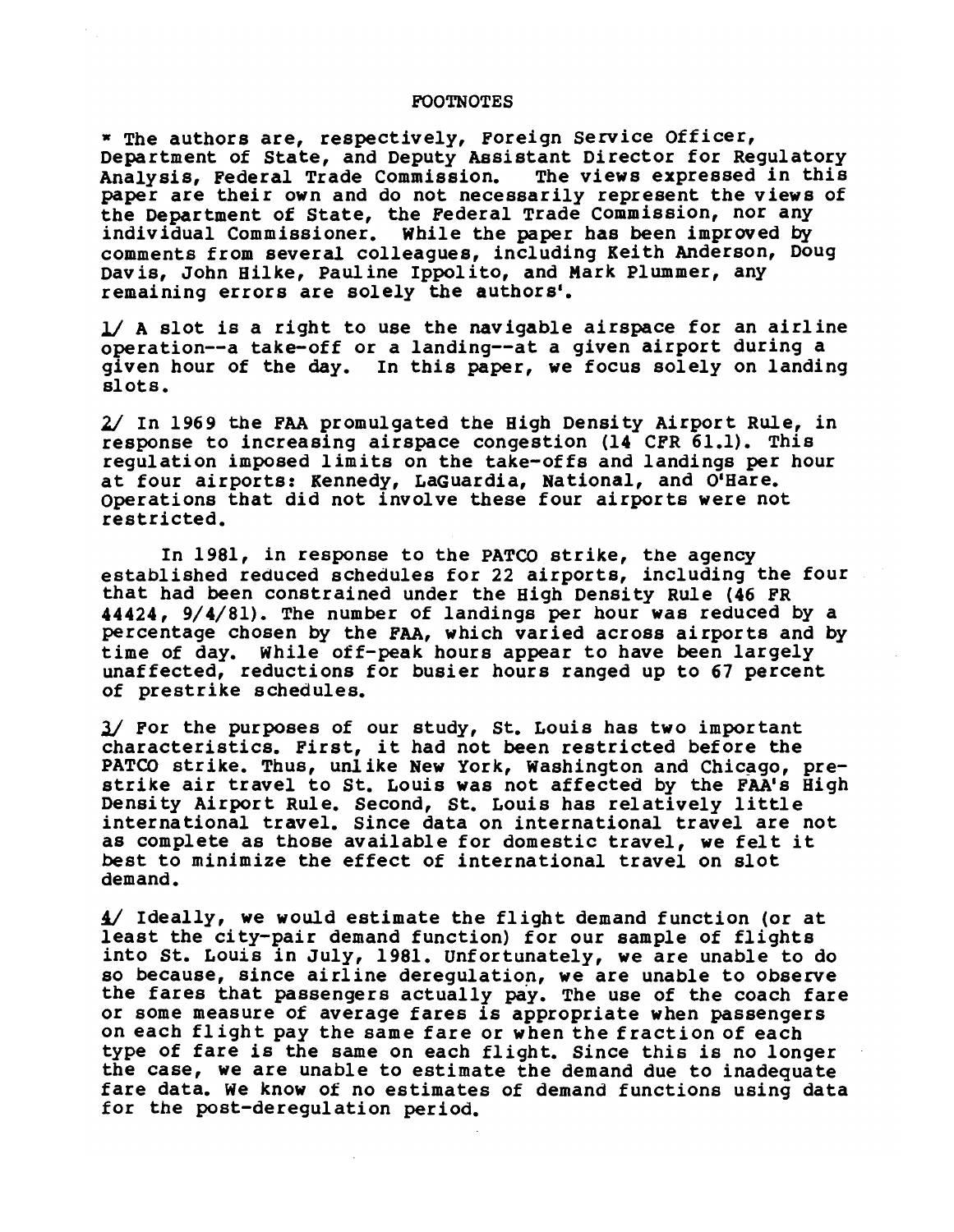5/ Among the features of Ippolito's specification that we believe are important for obtaining good estimates of a demand function are: (1) the possibility for fare elasticity to vary with distance (the relationship between fare elasticity and distance is discussed in Section IV); (2) the inclusion of load factor and flight frequency as quality of service variables; and, the use of two-stage-least-squares to account for the endogeneity of these variables.

 $6/$  This extreme assumption, although useful, is obviously not realistic. To the extent that passengers are indifferent to arrival time, airline willingness to pay for slots during peak periods is reduced.

1/ Our analysis could be made without assuming highly time sensitive passengers. Under the Loschian model of spatial competion, firms assume that their market shares are fixed. This assumption implies that firms match other firms price changes (i.e. the conjectural variation is one). Thus, instead of assuming time sensitivity in order to hold market shares constant, we could assume constant market shares and explain the assumption based on Loschian price behavior. For a comparison of various assumptions concerning market shares in spatial models, see Capozza and Van Order (1978).

 $8/$  Since the diurnal distribution of passenger demand is not necessarily equal to tbe distribution of flights, the market shares of flights in a city-pair are not necessarily equal. One possibility for obtaining the flight demand function from the city-pair demand function is to let delta equal each flight's share of passengers in the market. However, we observe that some of the peak in demand is reflected in the form of higher fares for peak period flights. Thus, demand for peak period flights is higher than would be indicated by passenger shares. Since the higher demand would affect the flight's willingness to pay for slots, we take account of it for empirical purposes by letting delta equal each flight's share of market revenues--as opposed to market passengers. Revenue shares are based on each flight's total passengers and the coach fare (or night coach fare when appropriate).

 $9/$  The major problems inherent in estimating city-pair economies of scale are the lack of city-pair specific cost data and the endogeneity of density and service quality.

10/ They note, however, that passenger preference for frequent service is a countervailing force that mitigates the relationship between economies of scale with respect to aircraft size and economies of scale with respect to city-pair market size.

ll/ The most important reason why seat mile cost comparisons overstate economies of scale is that larger aircraft are generally used on longer routes. Since costs per mile decrease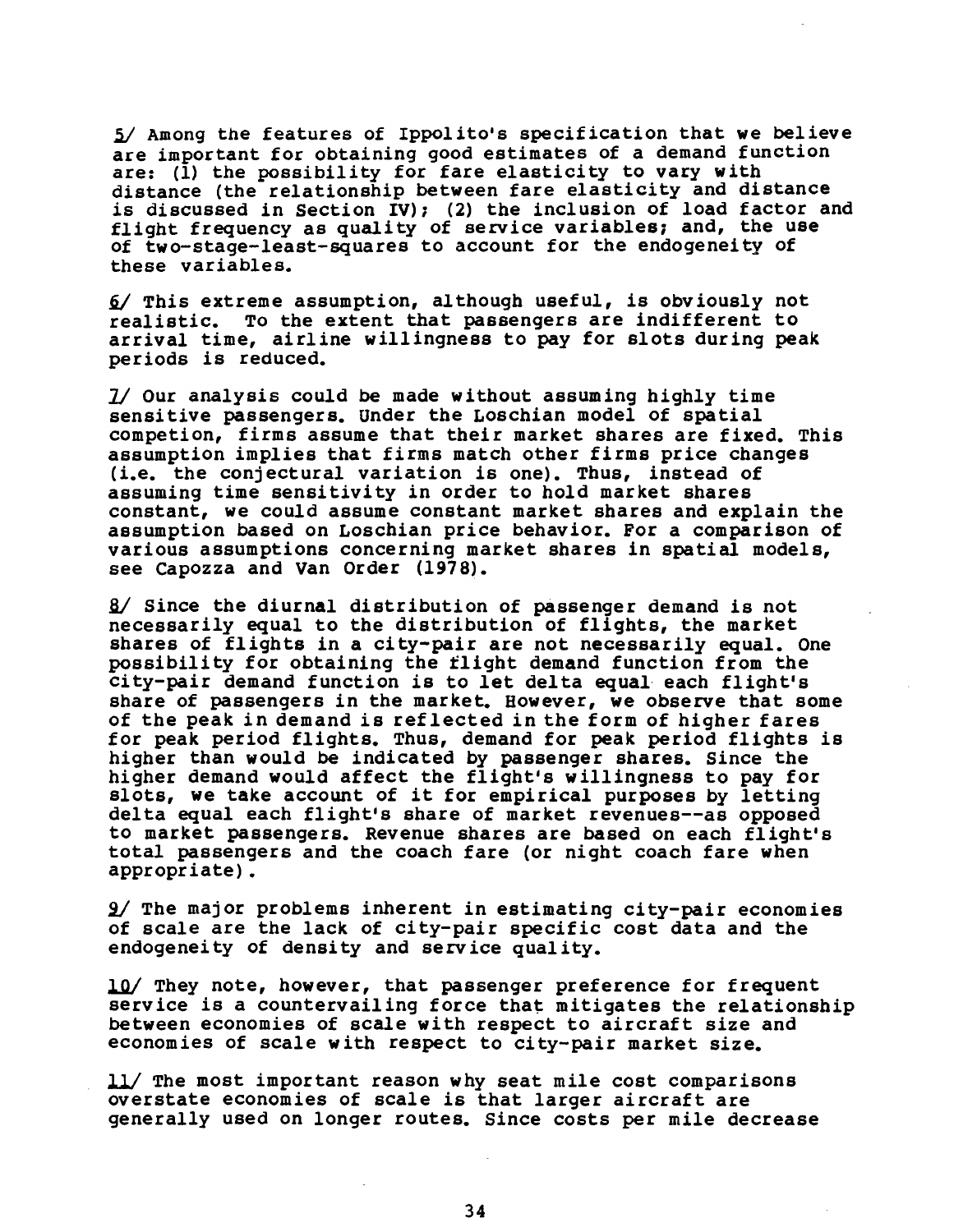with distance (see below), part of the apparent economies of<br>scale is due to the longer average stage length of larger aircraft. In addition, CAB regulations resulted in the use of jet<br>aircraft in markets for which they were not really suited. Deregulation and rising fuel prices (which increased the relative efficiency of turboprop aircraft for short-haul markets) have resulted in the replacement of jet aircraft with more appropriate turboprop aircraft in many markets. For a thorough discussion of this shift, see Meyer  $et$   $al.$  (1982).

12/ If there were no advantage to larger aircraft, airline passengers could be served individually with frequent, convenient service and airline markets could be, absent barriers to entry, competitive and not merely contestable.

13/ Aircraft in our sample range from the 76 seat BAC-1-11-200 to the 272 seat Lockheed L-lOll with 268 of the 309 planes in the sample being either B-727s, B-737s or DC-9s. Interestingly, the two flights by a certificated carrier in the thinnest market in our sample (Cape Girardeau, Mo.) used DC-9s as did 16 of the 21 flights in the densest market (Chicago). Of course, the smaller aircraft operated by commuter airlines may suffer a cost disadvantage although this disadvantage is presumably small since the commuters appear to be able to compete with the larger aircraft used by certificated carrers.

 $14/$  By long run we mean the period in which airlines can alter both their schedules and aircraft tleets in response to changes in market conditions.

 $15/$  The specification of costs as a function of the logarithm of distance is used to allow costs per mile to decline with distance. Such a concave cost function with respect to distance was implicit in the regulated fares that had fare per mile declining with distance. The economic evidence (e.g. Douglas and Miller (1974), Bailey and Panzar (1981), and Meyer, Oster, Morgan, Berman and Strassmann (1982)) indicates that costs actually declined at a faster rate than the regulated fares.

li/ The seat-mile costs are airline and aircraft specific as given in Civil Aeronautics Board (1982).

Of course the cost per mile of operating each aircraft is not constant with distance so that the marginal cost per mile is not everywhere equal to the average cost per mile. However, we are assuming that each airline operates its various types of aircraft at roughly the distance where costs per mile are at a minimum for each type of aircraft. This is a reasonable assumption for the long run. At this point, average costs per mile approximate marginal costs per mile.

11/ Olson and Trapani (1981 and 1982) calculate seat-mile costs for city-pair markets in a similar manner.

18/ The assumption that flight costs are one-half of total costs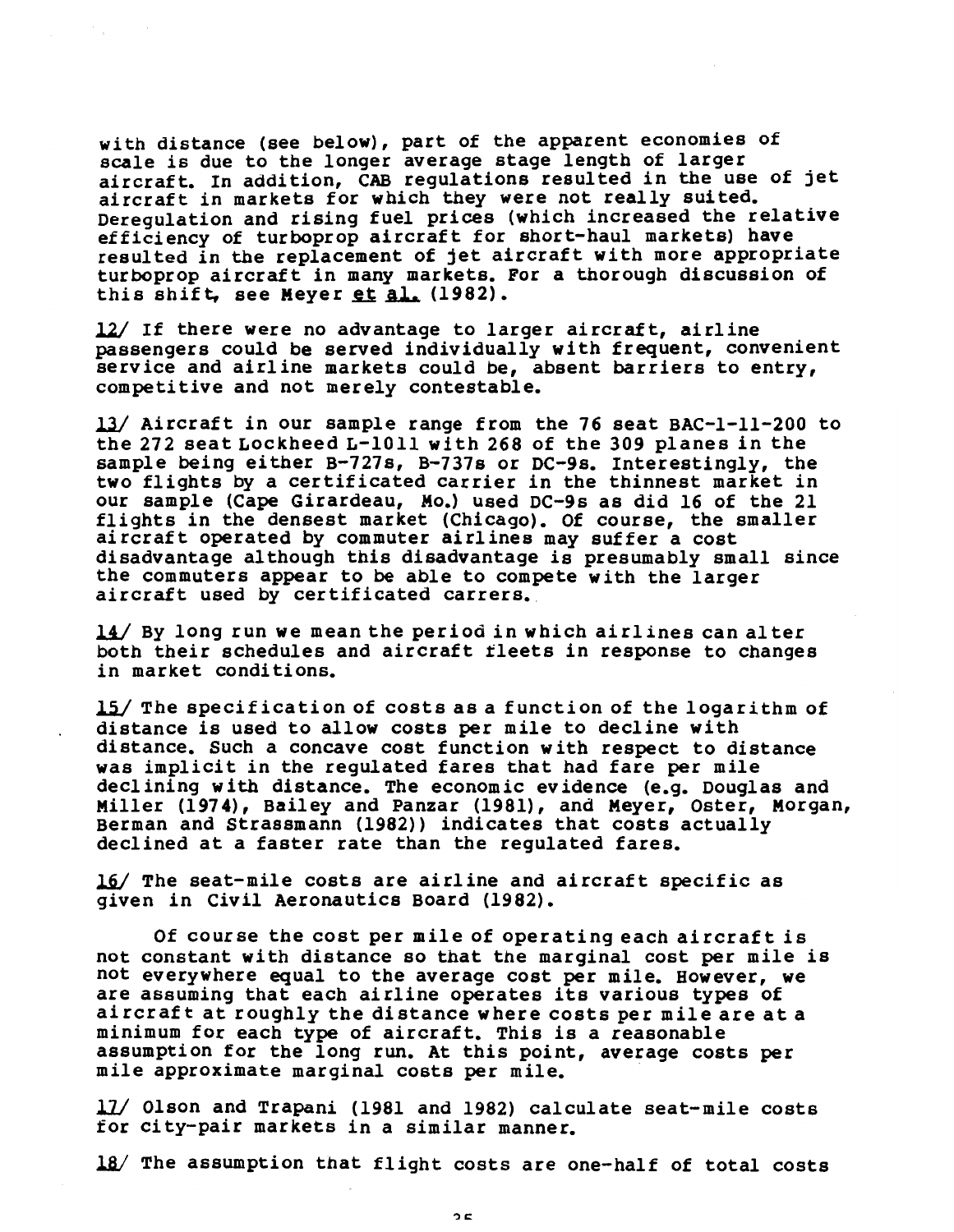is arbitrary but not unreasonable. Graham and Kaplan (1982) estimated that, for the year ending in June, 1981, flight<br>specific costs were slightly less than 60 percent of total costs for trunk carriers and about 55 percent for three former intrastate carriers. However, they included all cabin crew costs as flight specific while we believe that there is a variable component to such costs.

19/ We view the number of flights as being endogenously<br>determined in the city-pair market, but exogenous to the pricing decision of each airline for each of its flights.

20/ For a detailed examination of contestable markets, see Baumol, Panzar and Willig (1982).

21/ This conclusion must be modified if there is no slot market. In that case, the fare on a flight in a perfectly contestable market could exceed costs by the scarci ty value of a slot--by the scarcity rents being earned in its current use by the slot that would be used to establish a competing flight--without attracting entry.

 $22/$  Note that in the Chamberlinian model of monopolistic competition, this tangency is the long run equilibrium. In that case, airlines would be unable to pay any more than the equilibrium scarcity value of the slot. However, Baumol, Panzar and Willig (1982, pp. 329-332) demonstrate that the tangency is not necessarily the equilibrium in a contestable market. The equilibrium may be an intersection of the demand and average cost curves to the right of the tangency. Thus, airlines may be willing to pay more than the equilibrium scarcity value of the slot.

 $23/$  The result that the willingness to pay is independent of whether entry barriers are insurmountable or zero does not depend on the demand and cost functions assumed here. General specifications of demand and cost functions yield the same result although the willingness to pay for slots cannot be derived as an explicit function of exogenous variables for all demand and cost functions.

24/ Instead of using the actual load factor, we use a load factor of 60 percent to be consistent with our cost function estimates.

*2SI* Most notably, former Secretary of Transportation Drew Lewis has expressed this concern (see Koran and Ogur (1983), p. 27).

26/ The partial derivative of per capita income can be shown by substituting Y for X in equation (11). Recall from Table 1 that the coefficients of both population and per capita income were positive and statistically significant at the 99 percent level.

 $27/$  An increase in the number of flights leads to an increase in the number of passengers. However, as long as the percentage<br>increase in passengers is less than the percentage increase in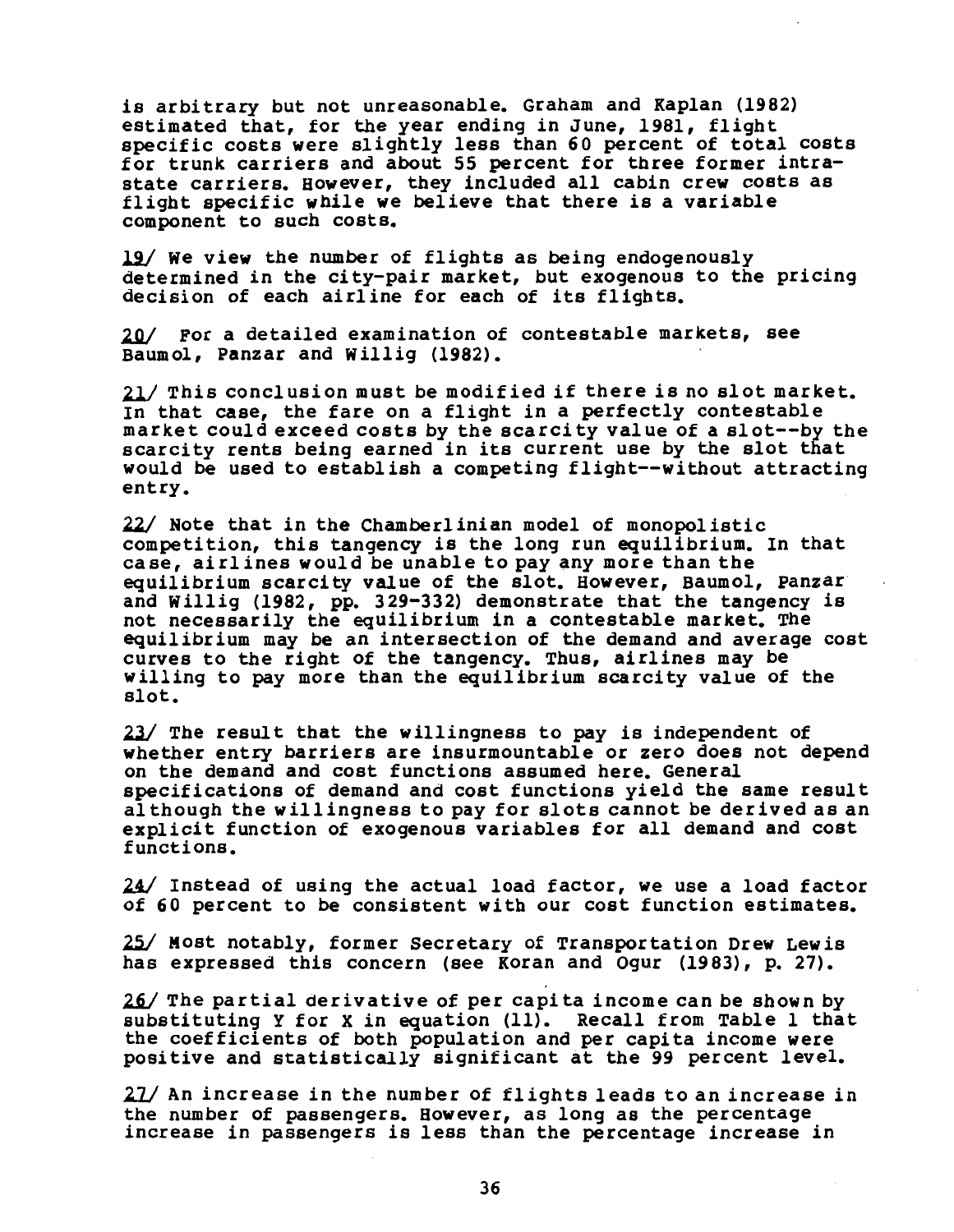flights the number of passengers per flight declines. DeVaney (1975) found that for markets with three or more airlines the number of passengers per flight would increase with more flights while it would decrease with more flights in markets with one or two airlines. More recent studies of monopoly markets by Olson and Trapani (1981) and Ippolito (198l) found evidence consistent with the notion of fewer passengers per flight in markets with more flights. Since we are concerned with the monopoly portion of the demand curve (recall that the willingness to pay  $is$ determined by either assuming monopoly pricing behavior or that the slot price is at the level where the monopoly price is charged by an airline in a contestable market) and since regulated fares were set at or above the profit maximizing level (see Olson and Trapani (1981)) the evidence supports the notion of decreasing passengers per flight with more flights.

28 By service quality we mean schedule convenience which depends on flight frequency. For a discussion of the components of schedule convenience and its determinants, see Douglas and Miller (1974, ch. 6).

29/ Verleger (1972), DeVaney (1974), Abrahams (1980) and Ippolito (1981) all found that the price elasticity of demand increases with distance. The intuitive reason for this is that the full price of travel includes both the fare and time. Since the fraction of the full price attributable to the fare rises with distance, the effect of a percentage change in fare on the full price increases with distance and hence so does the fare elastici ty.

10/ Two factors influence the relationship between demand and distance: the total travel between two cities declines with distance because more distant cities have fewer ties, but the proportion of the travel that is by air increases with distance since the time advantage of air travel increases relative to its price disadvantage.

31/ The current FAA rules that permit trading of slots allow some of the loss associated with a misallocation of slots to be el imina ted.

 $32/$  The calculations are based on each airline reducing its hourly arrivals according to FAA requirements (48 FR 44426). There was an eighth hour of the day that was restricted. However the 12 percent restriction for 7:00 a.m. flights does not affect any of the carriers according to the FAA's rules since no carrier had more than three flights and reductions could be rounded to the nearest whole number.

33/ If the airlines had not been free to choose which flights to cancel, this loss would have been even greater.

 $34/$  The fact that reductions were needed during only seven hours of the day indicates that the problem was not necessarily one of inadequate daily air traffic control capacity. Rather, the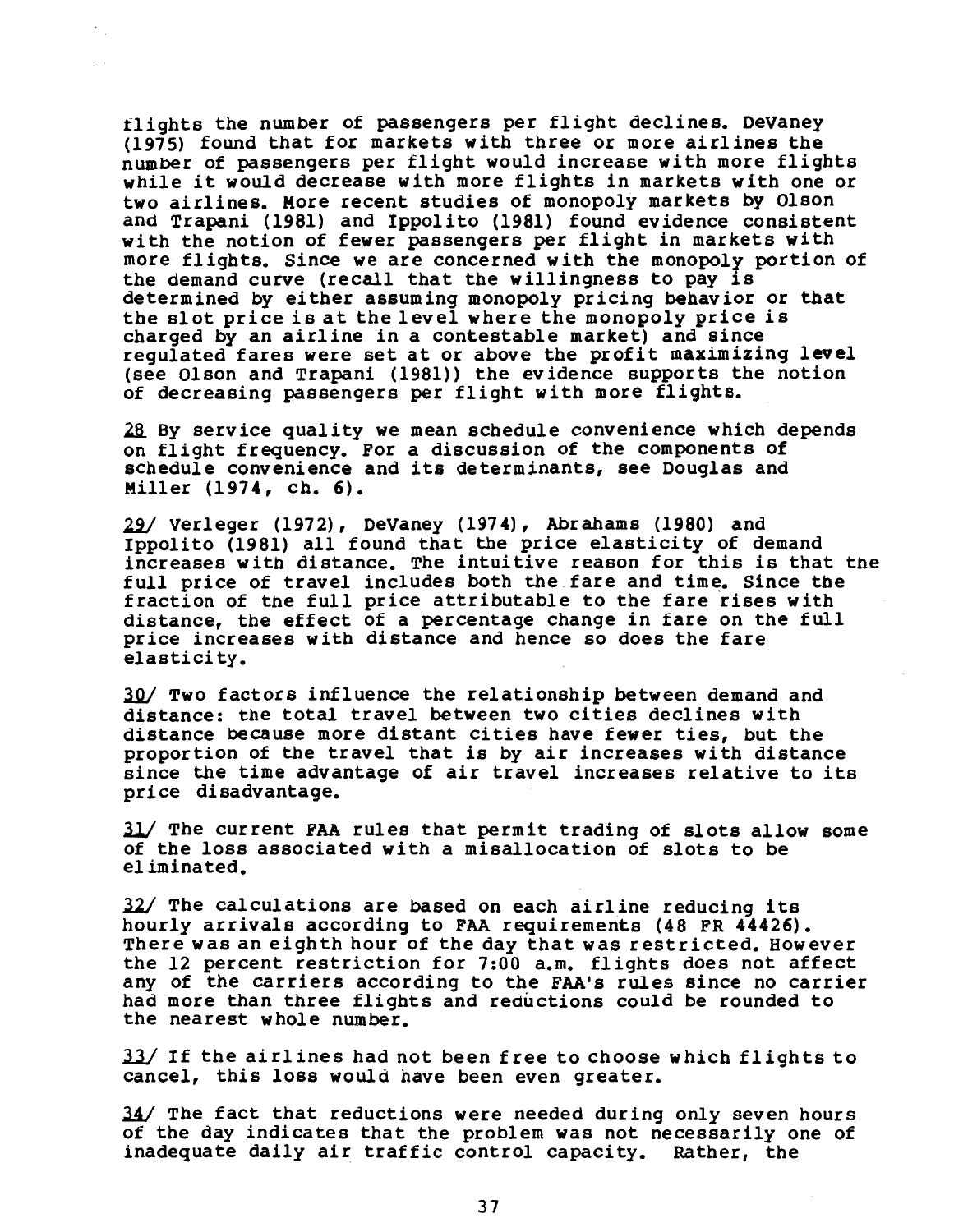problem was primarily one of providing air traffic control during the peak hours of the day. Of the 309 flights in the sample, 191 of them were scheduled during the seven busiest hours. Even with the reduction, the st. Louis airport handled between 12 and 23 arrivals per hour by the carriers in our sample during the restricted periods.

l5/ Since commuter airlines were net sellers of slots during the six week period in 1982 when slots could be sold, we believe that there is a difference in willingness to pay between the various types of ai rlines.

 $36/$  See F.M. Scherer (1980, p. 266) and Baumol, Panzar and Willig (1982, p. 222).

37/ Fares are measured by the logarithm of operating revenue per passenger mile.

 $38/$  Since traffic is endogenous, they used a two-stage least squares technique of regressing traffic against the exogenous variables in the model and then using the fitted value of traffic in the yield equation.

19/ The results for 3rd quarter 1980 through 2nd quarter 1981 are from Appendix L of Graham and Kaplan (1982). The results for 2nd quarter 1982 were provided by Dan Kaplan and Tadas Osmolskis, at our request.

40/ One explanation why some airline markets are not perfectly contestable, absent slot restrictions, is that until recently the, different treatment of local service carriers and trunks prevented competition between the two in short-distance markets. See Bailey and Panzar (1981).

Al/ Since the demand curve, equation (2), is ordinary as opposed to compensated, this expression actually represents either the equivalent or compensating variation, depending on the direction of the price change. However, Willig (1976) found that the change in consumer's surplus is between, and very close to, the equivalent and compensating variations When the change is small relative to income.

42/ Our implicit assumption that barriers to entry might occur only for flights during restricted hours probably understates the consumer's surplus change estimates. Flights that arrive in St. Louis during restricted periods may also be able to elevate fares above costs if the flight landed at'the origin city during a restricted period for the origin airport. In other words, if restrictions exist for either end of a City-pair market, entry may be made more difficult.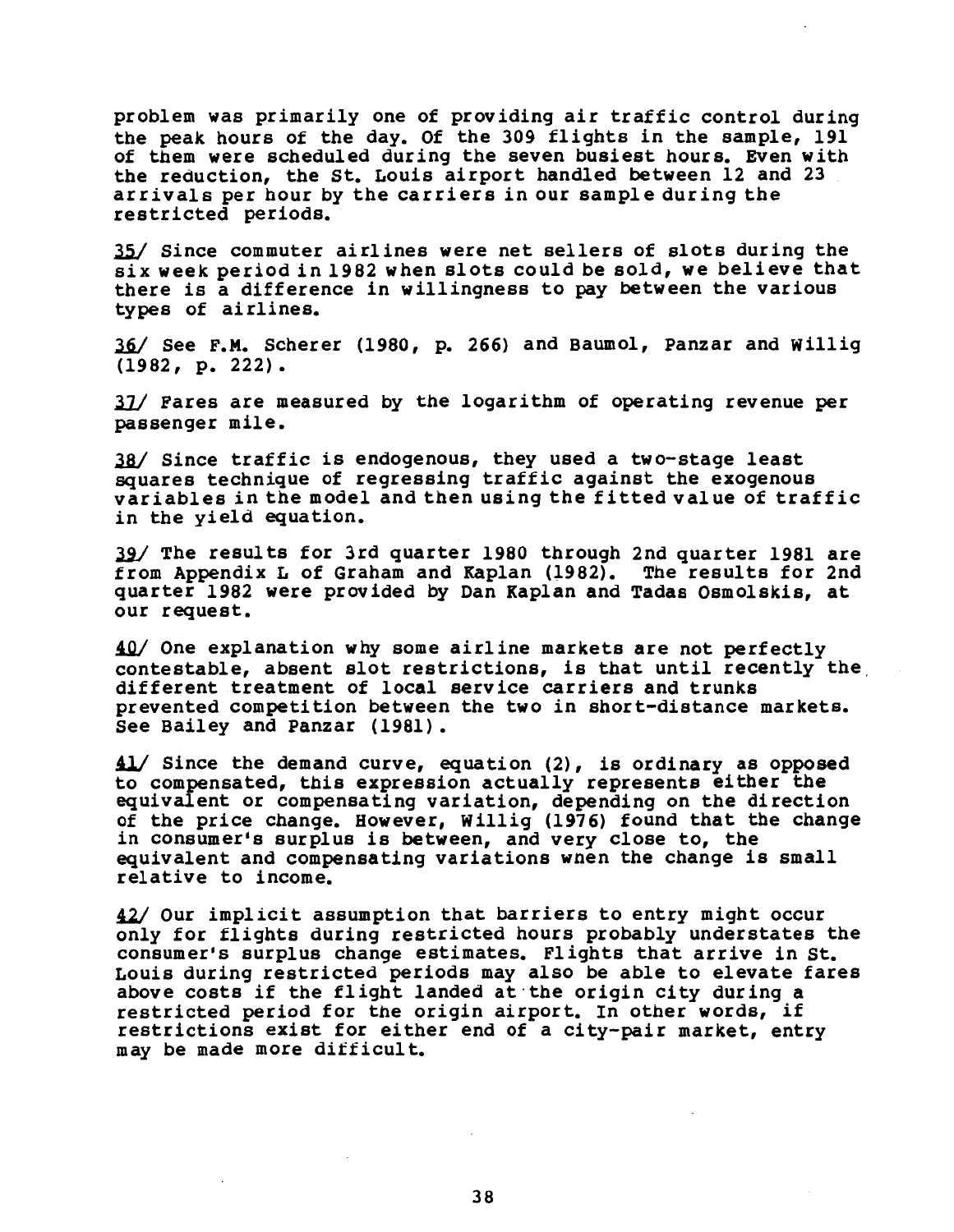#### REFERENCES

- Abrahams, M.B. (1981) " A Simultaneous Equation Estimation of Air Travel Demand." Dissertation. University of California, Berkeley.
- Bailey, E.E. and J.C. Panzar (1981). "The Contestability of Airline Markets During the Transition to Deregulation." Law and Contemporary Problems 44 (Winter) 125-145.
- Baumol, W.J., J.C. Panzar, and R.D. Willig (1982). Contestable Markets and the Theory of Industry Structure. New York: Harcourt Brace Jovanovich.
- Capozza, D.R. and R.V. Van Order (1978). "A Generalized Model of Spatial Competition." American Economic Review 68 (December) 896-908.
- Civil Aeronautics Board (1982). Aircraft Operating Cost and Performance Report.
- Oouglas, G.W. and J.C. Miller (1974). <u>Economic Regulation of</u><br>Domestic Air Transportation: Theory and Policy. Washington: Domestic Air Transportation: Theory and Policy. Washington:<br>The Brookings Institution.
- Eads, G., M. Nerlove, and W. Raduchel (1969). "A Long-Run Cost Function for the Local Service Airline Industry.<sup>"</sup> Review of *Economics and Statistics* 51 (August) 258-270.
- Graham, D.R. and D.P. Kaplan (1982). Competition and the Airlines: An Evaluation *Qt* Deregulation. Washington: Civil Aeronautics Board.
- Ippolito, R.A. (1981). "Estimating Airline Demand with Quality of Service Variables." Journal of Transport Economics and policy 15 (January) 7-15.
- Koran, D.W. and J.D. Ogur (1983). Airport Access Problems; Lessons Learned from Slot Regulation by the FAA. Washington: Federal Trade Commission.
- Meyer, J.R., et al. (1982). Airline Deregulation. Boston: Auburn House.
- Olson, V.C. and J.M. Trapani (1981). "Who Has Benefited from Regulation of the Airline Industry?" Journal of Law and Economics 24 (April) 75-93.

(1982). "An Analysis of the Impact<br>of Open Entry on Price and the Quality of Service in the Airline Industry." Review of Economics and Statistics 64 (February) 67-76.

Scherer, F.M. (1980). Industrial Market Structure and Economic performance. Chicago: Rand MCNally.